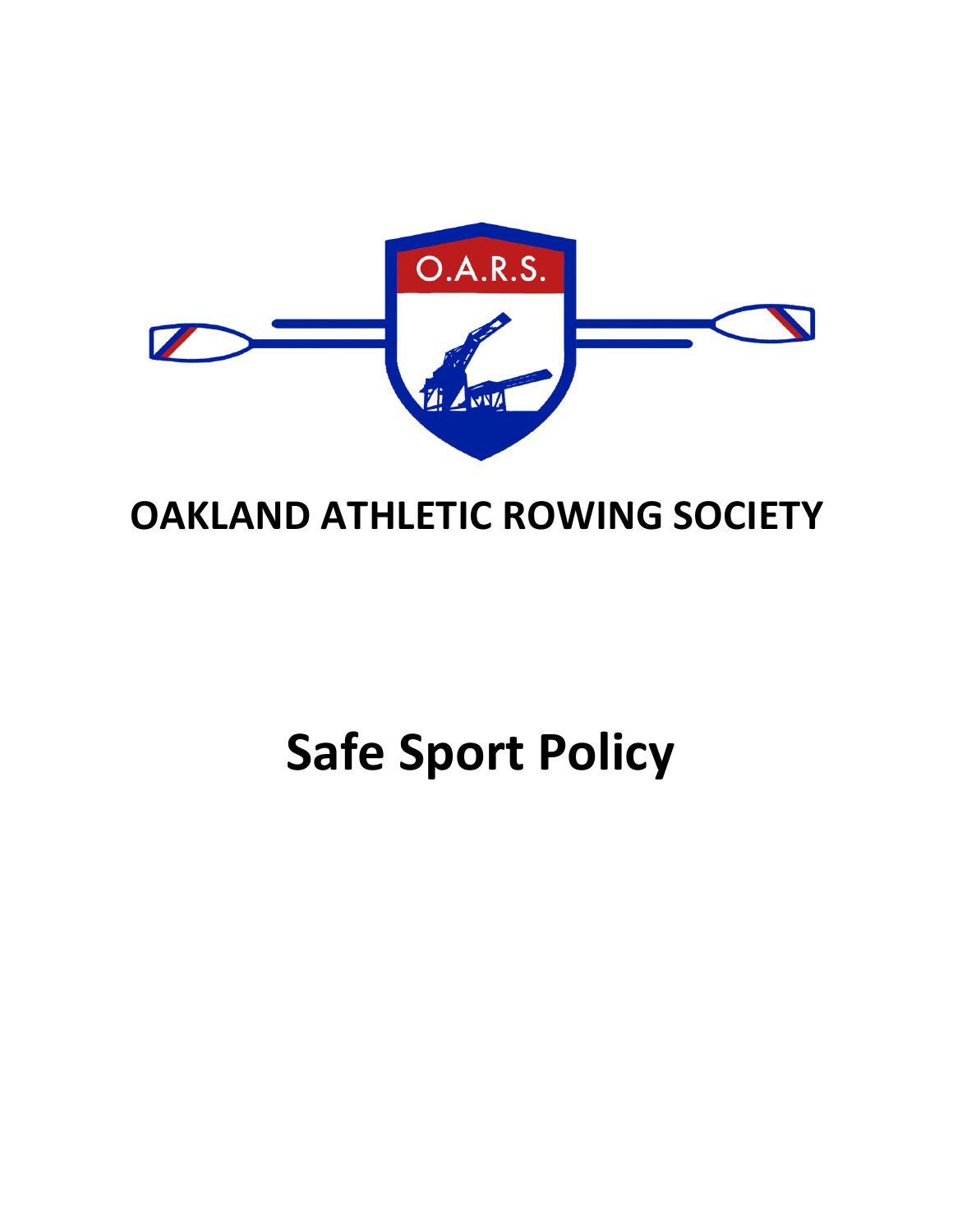## **Table of Contents**

| EDUCATION ABOUT THE OAKLAND ATHLETIC ROWING SOCIETY'S PROTECTION POLICIES 6 |  |
|-----------------------------------------------------------------------------|--|
|                                                                             |  |
|                                                                             |  |
|                                                                             |  |
|                                                                             |  |
|                                                                             |  |
|                                                                             |  |
|                                                                             |  |
|                                                                             |  |
|                                                                             |  |
|                                                                             |  |
|                                                                             |  |
|                                                                             |  |
|                                                                             |  |
|                                                                             |  |
|                                                                             |  |
|                                                                             |  |
|                                                                             |  |
|                                                                             |  |
|                                                                             |  |
|                                                                             |  |
|                                                                             |  |
|                                                                             |  |
|                                                                             |  |
|                                                                             |  |
|                                                                             |  |
|                                                                             |  |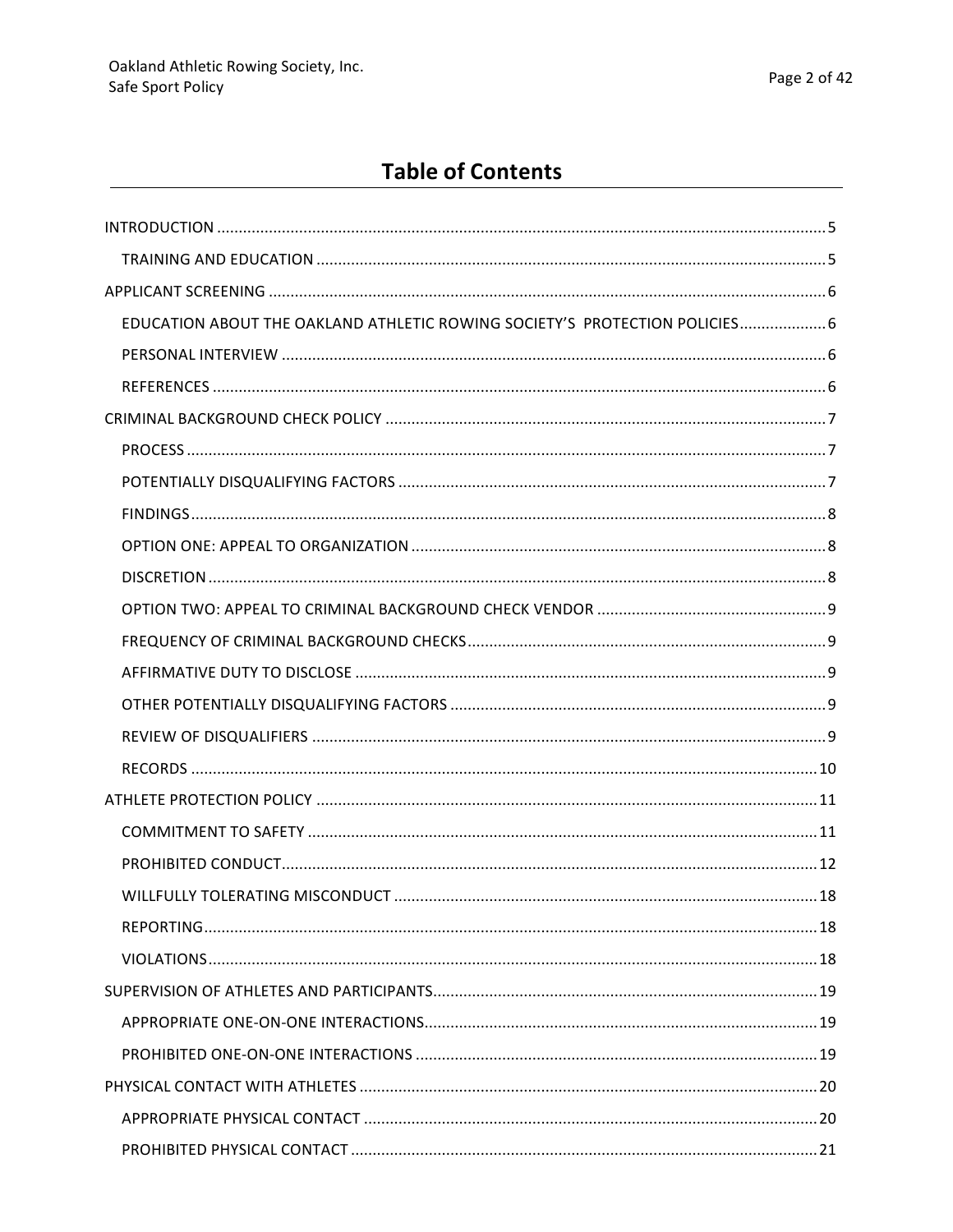| REQUEST TO DISCONTINUE ALL ELECTRONIC COMMUNICATIONS OR IMAGERY23 |  |
|-------------------------------------------------------------------|--|
|                                                                   |  |
|                                                                   |  |
|                                                                   |  |
|                                                                   |  |
|                                                                   |  |
|                                                                   |  |
|                                                                   |  |
|                                                                   |  |
|                                                                   |  |
|                                                                   |  |
|                                                                   |  |
|                                                                   |  |
|                                                                   |  |
|                                                                   |  |
|                                                                   |  |
|                                                                   |  |
|                                                                   |  |
|                                                                   |  |
|                                                                   |  |
|                                                                   |  |
|                                                                   |  |
|                                                                   |  |
|                                                                   |  |
|                                                                   |  |
|                                                                   |  |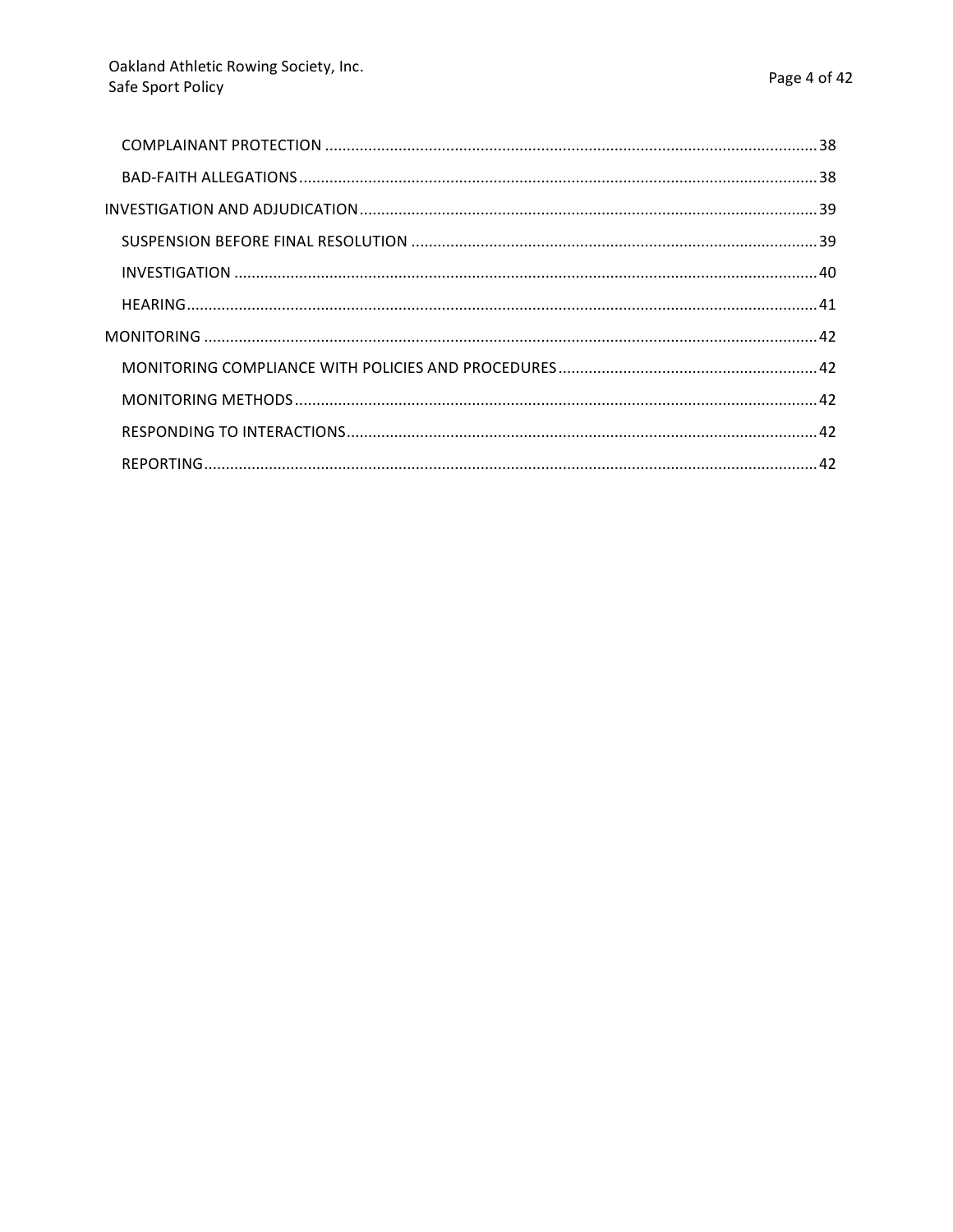## INTRODUCTION

Our policies and procedures require staff members and/or volunteers to report abuse, misconduct and violations of its Safe Sport Policy. To do so, staff members (directors, coaches, support staff at the boathouse), Board of Directors, and volunteers (volunteer coaches, parent chaperones, other volunteers) should have a basic understanding of sexual abusers, as well as "grooming," the most common strategy offenders use to seduce their victims. Using a combination of attention, affection and gifts, offenders select a child, win the child's trust (and the trust of the child's parent or guardian), manipulate the child into sexual activity, and keep the child from disclosing abuse.

#### TRAINING AND EDUCATION

Accordingly, staff members and/or volunteers complete an awareness training concerning misconduct in sport before performing services for the Oakland Athletic Rowing Society. Misconduct in sport includes:

- Bullying
- Harassment
- § Hazing
- Emotional misconduct
- Physical misconduct, and
- Sexual misconduct, including child sexual abuse

Staff members, coaching volunteers and/or chaperones must successfully complete the Safe Sport online training and the quiz after the test.

Those staff members and/or volunteers who are required to take awareness training will take athlete awareness training every two (2) years, and shall complete the training before they have contact with athletes.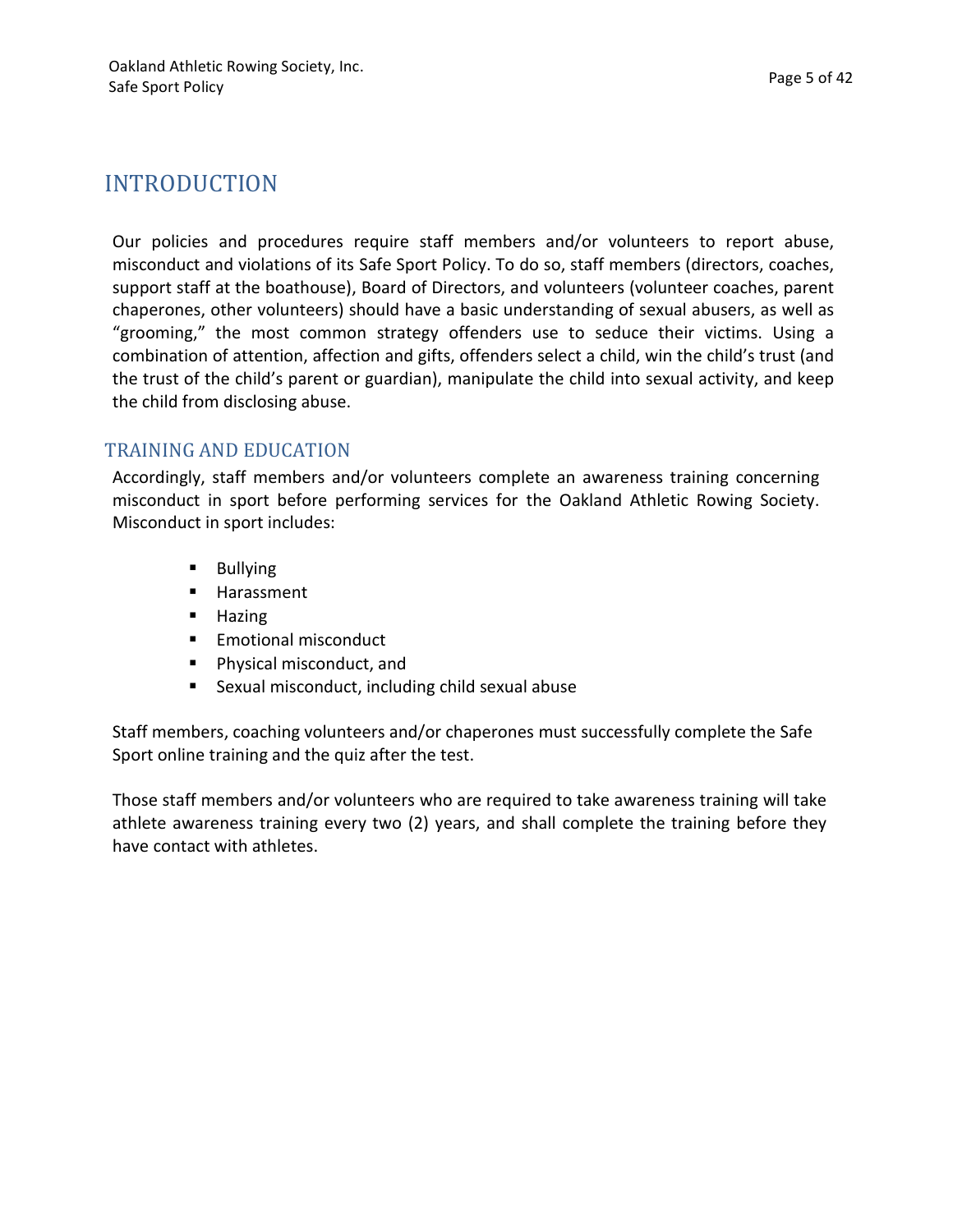## APPLICANT SCREENING

Staff members and/or volunteers must consent to, and pass, a formal applicant screening process before performing services for the Oakland Athletic Rowing Society.

Elements of our screening process include, as applicable, an interview, reference check and criminal background check.

#### EDUCATION ABOUT THE OAKLAND ATHLETIC ROWING SOCIETY'S PROTECTION POLICIES

To deter applicants who may be at risk of abusing athletes or participants from applying for positions, the Oakland Athletic Rowing Society educates its applicants about its protection policies and offers applicants an early opt-out by:

- Requiring awareness training before placement and/or before working with athletes and participants
- **■** Informing applicants about our policies and procedures relevant to prevention
- Asking applicants to review and agree to our policies and procedures before proceeding with the process
- Requiring applicants to sign a document acknowledging review of our policies and procedures

#### PERSONAL INTERVIEW

Appropriate staff will interview applicants whose experience and credentials are considered a fit for available positions. During this interview, the Oakland Athletic Rowing Society will ask questions to encourage discussion, clarify responses and expand on the applicant's answers to questions from the written application.

#### **REFERENCES**

At their discretion, the Oakland Athletic Rowing Society may request references of applicants, who may be contacted (either by phone or in writing) and asked specific questions regarding the applicant's professional experiences, demeanor and appropriateness for involvement with minor athletes and participants.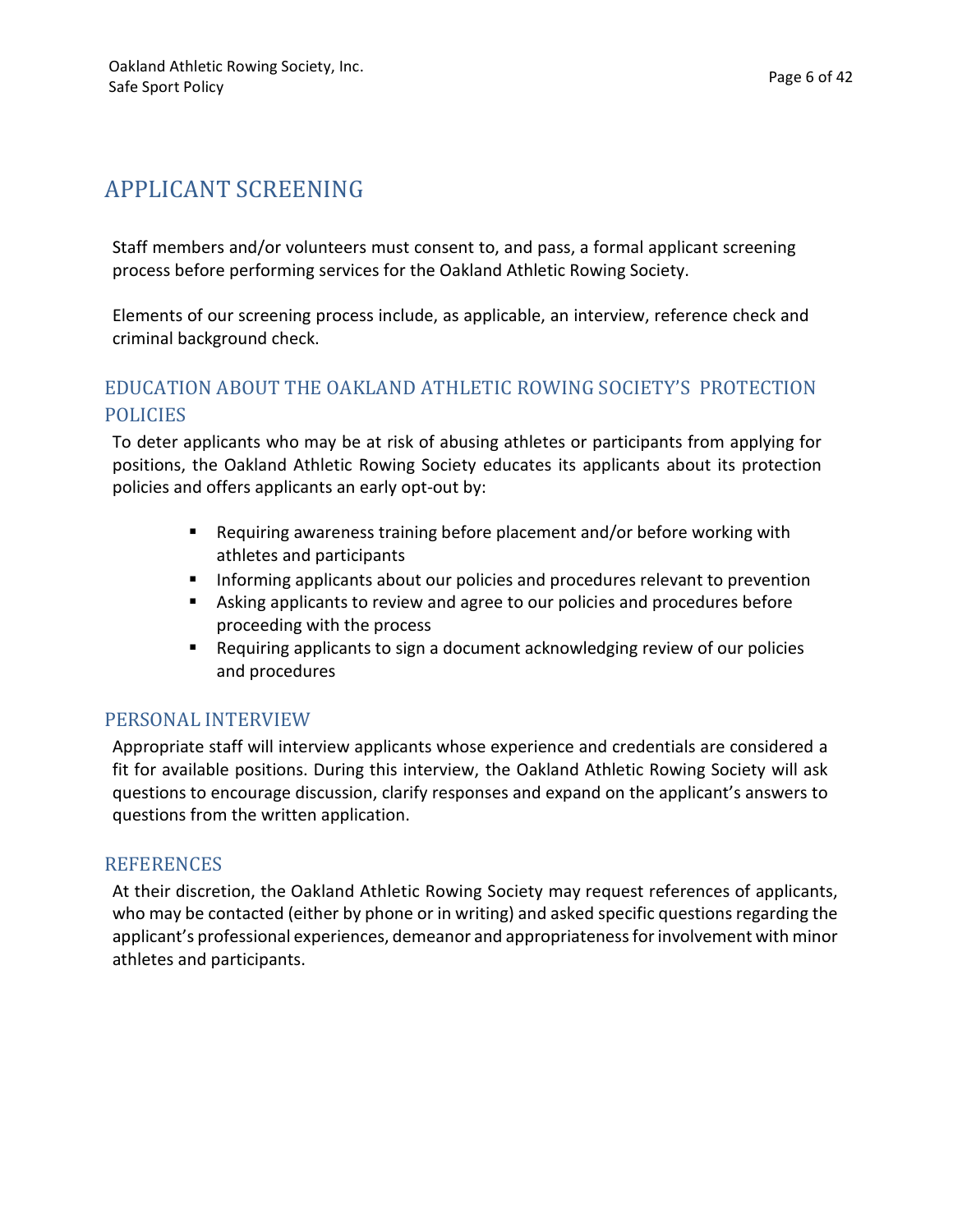## CRIMINAL BACKGROUND CHECK POLICY

All applicants will be asked to undergo a criminal background check that complies with the Fair Credit Reporting Act before providing services for the Oakland Athletic Rowing Society. Through this criminal background check, the Oakland Athletic Rowing Society will utilize reasonable efforts to ascertain past criminal history of an applicant.

#### PROCESS

The Oakland Athletic Rowing Society shall provide the applicant the instructions to sign up for the background check from its vendor. The applicant shall provide the necessary information so that the vendor can perform the criminal background check. As part of its criminal background check, the Oakland Athletic Rowing Society will, at a minimum and without limitation:

- (1) perform a national search of state criminal repositories;
- (2) perform a search of state sexual offender registries; and
- $(3)$  verify a person's identification against his or her social security number or other personal identifier.

#### POTENTIALLY DISQUALIFYING FACTORS

#### **Criminal History**

Information that could disqualify an applicant includes, but is not limited to, arrests, pleas of no contest and criminal convictions—especially if the underlying criminal behavior involved sex or violence.

#### **Pending Court Cases**

No decision will be made on an individual's eligibility for work as a new staff member, contractor and/or volunteer if they have a pending court case for any of the potentially disqualifying offenses until the pending case concludes. If, however, during the case's pendency, the organization undertakes an independent investigation and conducts a hearing, any determination may be used to disqualify the individual.

#### **Full Disclosure**

Each applicant has the affirmative duty to disclose his or her criminal history. Failing to disclose or intentionally misrepresenting an arrest plea or conviction history in an application or any other information provided by an applicant during the screening process is grounds for employment, volunteer and/or membership revocation or restriction, regardless of when the offense is discovered.

> **•** If an applicant  $(1)$  is arrested,  $(2)$  pleas or  $(3)$  is convicted of a crime other than a traffic offense during the screening process, the applicant is required to disclose such information immediately.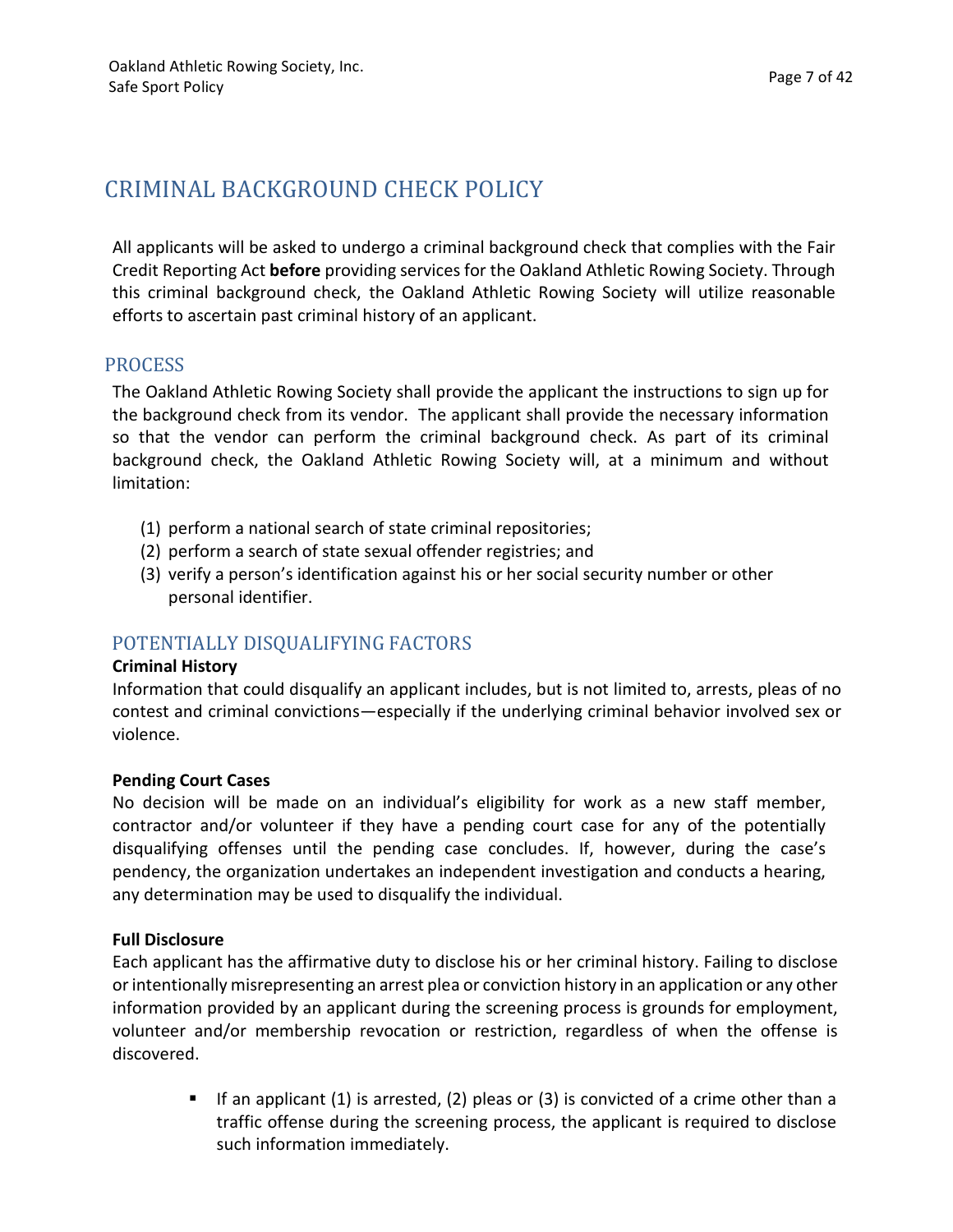- In the event a person is serving as a staff member or volunteer and  $(1)$  is arrested,  $(2)$  pleas or  $(3)$  is convicted after the completion of the screening process, he or she has an affirmative duty to disclose such information immediately to his or her supervisor or the Oakland Athletic Rowing Society administrator.
- Any applicant who has been banned by another sport organization, as temporarily or permanently ineligible, must self-disclose this information. A failure to disclose is a basis for disqualification for potential applicants.

#### FINDINGS

Notice of findings will be provided to the Oakland Athletic Rowing Society Executive Director and Program Directors, and can be provided to the applicant upon request.

The Oakland Athletic Rowing Society's criminal background check report will return a "red light" or "green light" score. A green light score means that the background check vendor located no records that would disqualify the applicant. A green light score, however, is not a certification of safety or permission to bypass/ignore other screening efforts. Other disqualifying factors may exist, and can be revealed through an interview, reference checks and a completed application.

A red light finding means the criminal background check revealed criminal records which suggest the applicant "does not meet the criteria" and is not suitable for organization employment or volunteer assignment.

Individuals who are subject to disqualification under a "red light" finding may challenge the accuracy of the reported information reported by the criminal background check vendor.

#### OPTION ONE: APPEAL TO ORGANIZATION

If an individual receives a red light finding and wants to contest the Oakland Athletic Rowing Society's decision not to accept his or her application based on the red light finding, the individual may request a hearing before the Oakland Athletic Rowing Society's Coaches Liaison Committee. If a conflict of interest occurs or if a committee member cannot serve, the Oakland Athletic Rowing Society will retain a qualified individual from outside the organization to serve in his or her stead.

The Review Panel will communicate its finding to the individual, the Executive Director, and the Program Director.

#### **DISCRETION**

If any discretion is exercised in the application of this policy, it shall be exercised in a uniform manner so that substantially similar convictions and circumstances result in substantially similar treatment of applicants.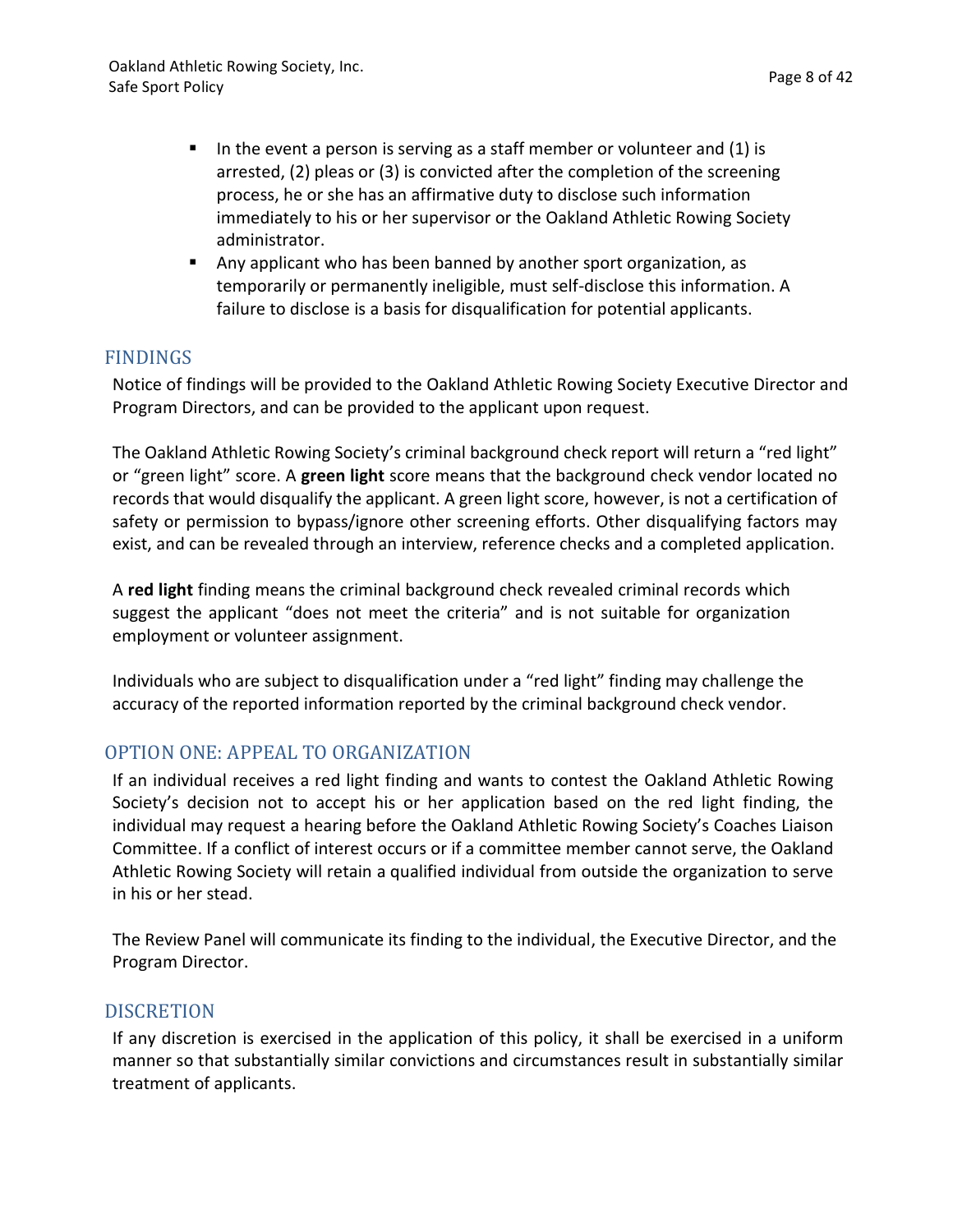#### OPTION TWO: APPEAL TO CRIMINAL BACKGROUND CHECK VENDOR

Any disqualified individual has the right to dispute the findings of the criminal background check directly with the Oakland Athletic Rowing Society's approved Criminal Background Check Vendor. The Oakland Athletic Rowing Society is required by the policy to accept the findings of the approved criminal background check vendor. Individuals automatically disqualified are excluded from participation in any Oakland Athletic Rowing Society sanctioned events and/or activities.

#### FREQUENCY OF CRIMINAL BACKGROUND CHECKS

Criminal background checks will be refreshed every 2 years or as otherwise required by law, for staff members and/or volunteers who are 18 years of age or older and perform services for the Oakland Athletic Rowing Society. The Oakland Athletic Rowing Society reserves the right to request additional background checks for staff members and/or volunteers at their discretion.

#### AFFIRMATIVE DUTY TO DISCLOSE

If, during the course of employment or participation in the Oakland Athletic Rowing Society's program, a staff member or volunteer is accused, arrested, indicted or convicted of a criminal offense against a child, it is the duty and responsibility of the staff member or volunteer to notify an immediate supervisor, the Oakland Athletic Rowing Society Executive Director or a member of the Oakland Athletic Rowing Society's Coaches Liaison Committee.

#### OTHER POTENTIALLY DISQUALIFYING FACTORS

Even if an applicant passes a criminal background check, other factors may disqualify an applicant. An individual may be disqualified and prohibited from providing services for the Oakland Athletic Rowing Society if the individual has:

- Been held liable for civil penalties or damages involving sexual or physical abuse of a minor
- Been subject to any court order involving any sexual or physical abuse of a minor, including but not limited to domestic order or protection
- A history with another organization (employment, volunteer, etc.) of complaints of sexual or physical abuse of minors
- Resigned, been terminated or been asked to resign from a position paid or unpaid - due to complaint(s) of sexual or physical abuse of minors
- $\blacksquare$  A history of other behavior that indicates they may be a danger to participants in the Oakland Athletic Rowing Society; or
- Not met the job requirements

#### REVIEW OF DISQUALIFIERS

The Oakland Athletic Rowing Society will review its disqualifiers every two years or as otherwise required or modified by law.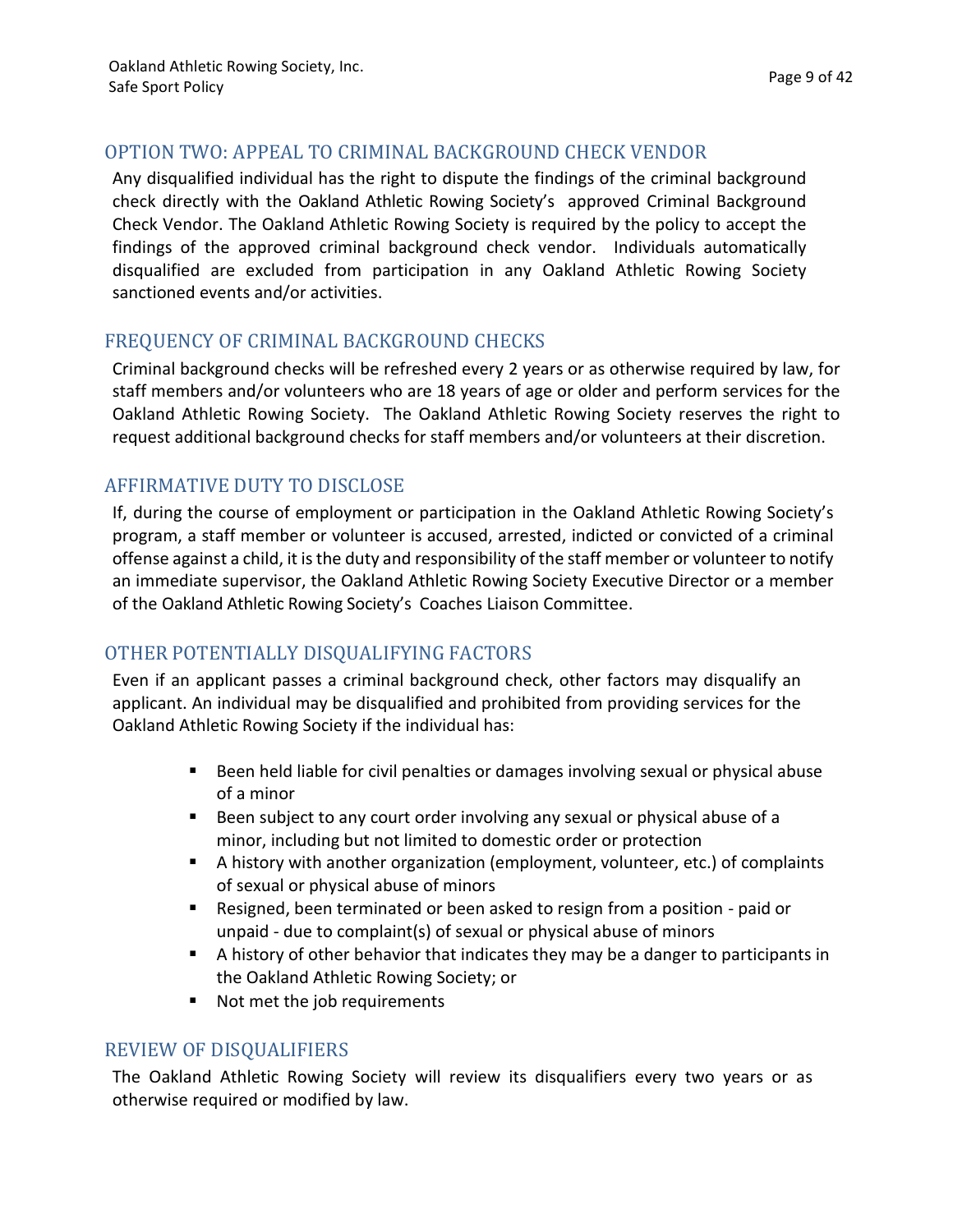#### RECORDS

Records are secured onsite for a period indicated by applicable law or until the applicant is no longer affiliated with the Oakland Athletic Rowing Society, whichever date is later.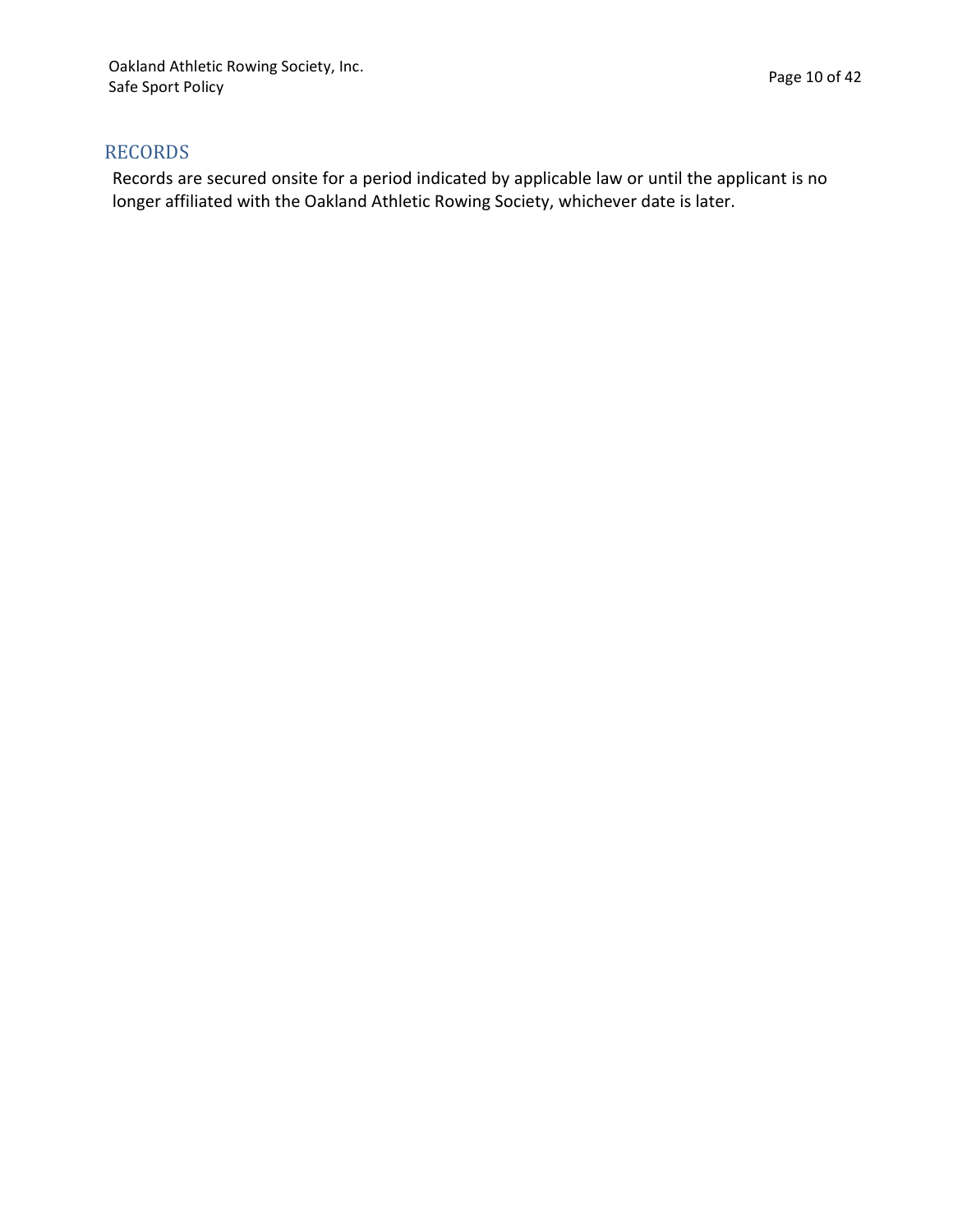## ATHLETE PROTECTION POLICY

#### **COMMITMENT TO SAFETY**

#### **Overview**

In the event that any staff member or volunteer observes inappropriate behaviors (i.e., policy violations), suspected physical or sexual abuse, or misconduct, it is the personal responsibility of each staff member and volunteer to immediately report his or her observations to an immediate supervisor, the Executive Director or a member of the Oakland Athletic Rowing Society's Coaches Liaison Committee. In addition to the above, it is the responsibility of the observer to report to the relevant county or municipal authorities and Child Protective Services.

The Oakland Athletic Rowing Society is committed to creating a safe and positive environment for athletes' physical, emotional and social development and to ensuring that it promotes an environment free of misconduct.

Staff members and volunteers should not attempt to evaluate the credibility or validity of child physical or sexual abuse allegations as a condition for reporting to appropriate law enforcement authorities. Instead, it is the responsibility of each staff member and volunteer to immediately report suspicions or allegations of child physical or sexual abuse to an immediate supervisor, the Executive Director or a member of the Oakland Athletic Rowing Society's Coaches Liaison Committee. In addition to the above, it is the responsibility of the observer to report to the relevant county or municipal authorities and Child Protective Services. Complaints and allegations will be addressed under the Oakland Athletic Rowing Society's Disciplinary Rules and Procedure outlined later in this document.

The Oakland Athletic Rowing Society recognizes that the process for training and motivating athletes will vary with each coach and athlete, but it is nevertheless important for everyone involved in sport to support the use of motivational and training methods that avoid misconduct.

#### **Application**

This policy applies to

Staff members, Board of Directors, and volunteers The Oakland Athletic Rowing Society's athletes and athlete's parents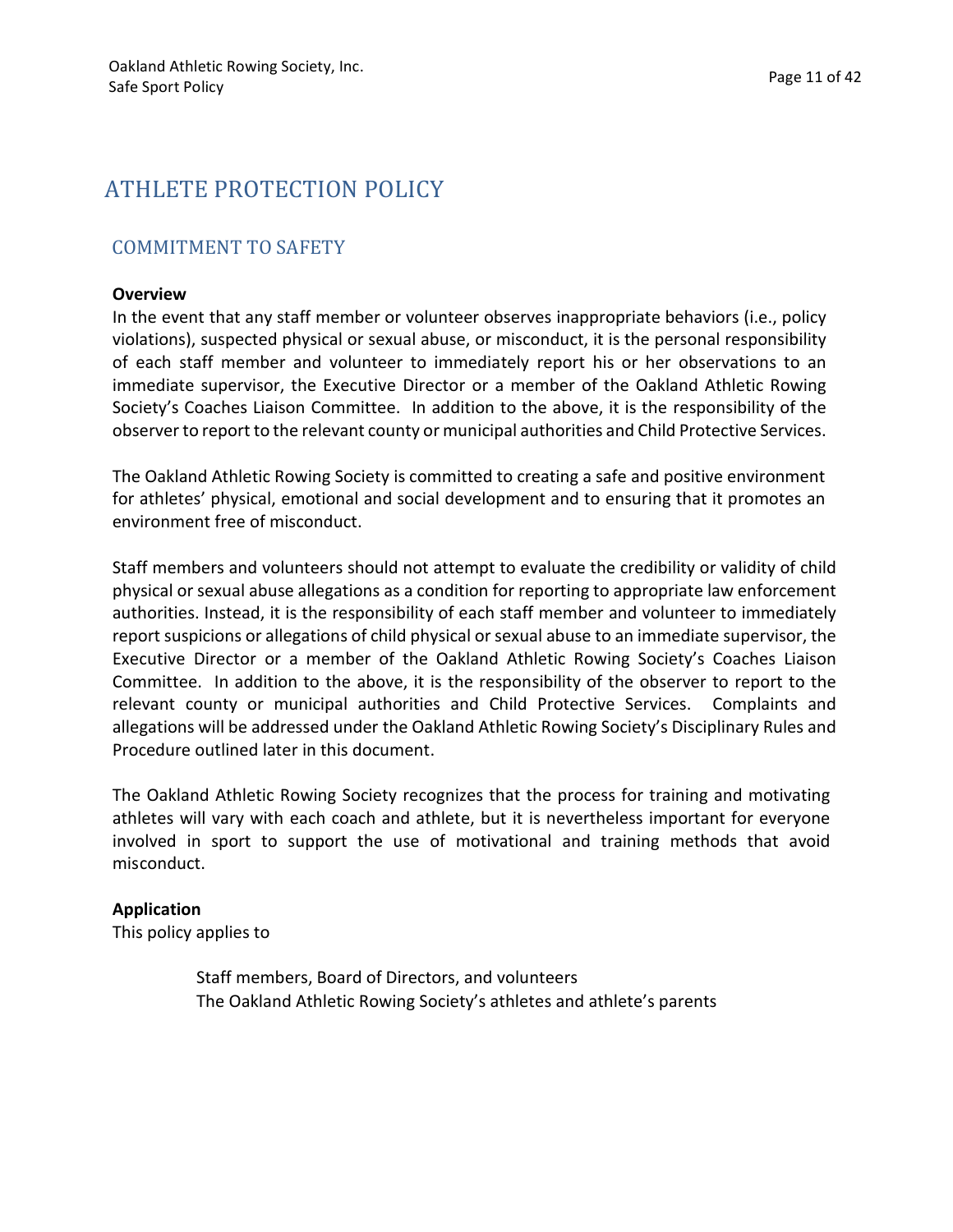Staff members, Board of Directors, volunteers, athletes and participants shall refrain from all forms of misconduct, which include:

- Bullying
- Harassment
- Hazing
- Emotional misconduct
- Physical misconduct
- Sexual misconduct, including child sexual abuse.

#### PROHIBITED CONDUCT

#### **Child Sexual Abuse**

 $(1)$  Any sexual activity with a child where consent is not or cannot be given. This includes sexual contact with a child that is accomplished by deception, manipulation, force or threat of force, regardless of the age of the participants, and all sexual interactions between an adult and a child, regardless of whether there is deception or the child understands the sexual nature of the activity.

**Note concerning peer-to-peer child sexual abuse:** Sexual contact between minors also can be abusive. Whether or not a sexual interaction between children constitutes child sexual abuse turns on the existence of an aggressor, the age difference between the children, and/or whether there is an imbalance of power and/or intellectual capabilities.

(2) Any act or conduct described as child sexual abuse under federal or state law.

#### **Exception**

None

#### **Examples**

Sexually abusive acts may include sexual penetration, sexual touching or non-contact sexual acts such as verbal acts, sexually suggestive electronic or written communications, exposure or voyeurism.

#### **Emotional Misconduct**

- $(1)$  A pattern of deliberate, non-contact behavior that has the potential to cause emotional or psychological harm to an athlete. Non-contact behaviors include:
	- (a) verbal acts
	- (b) physical acts
	- (c) acts that deny attention or support
- (2) Any act or conduct described as emotional abuse or misconduct under federal or state law (e.g. child abuse, child neglect).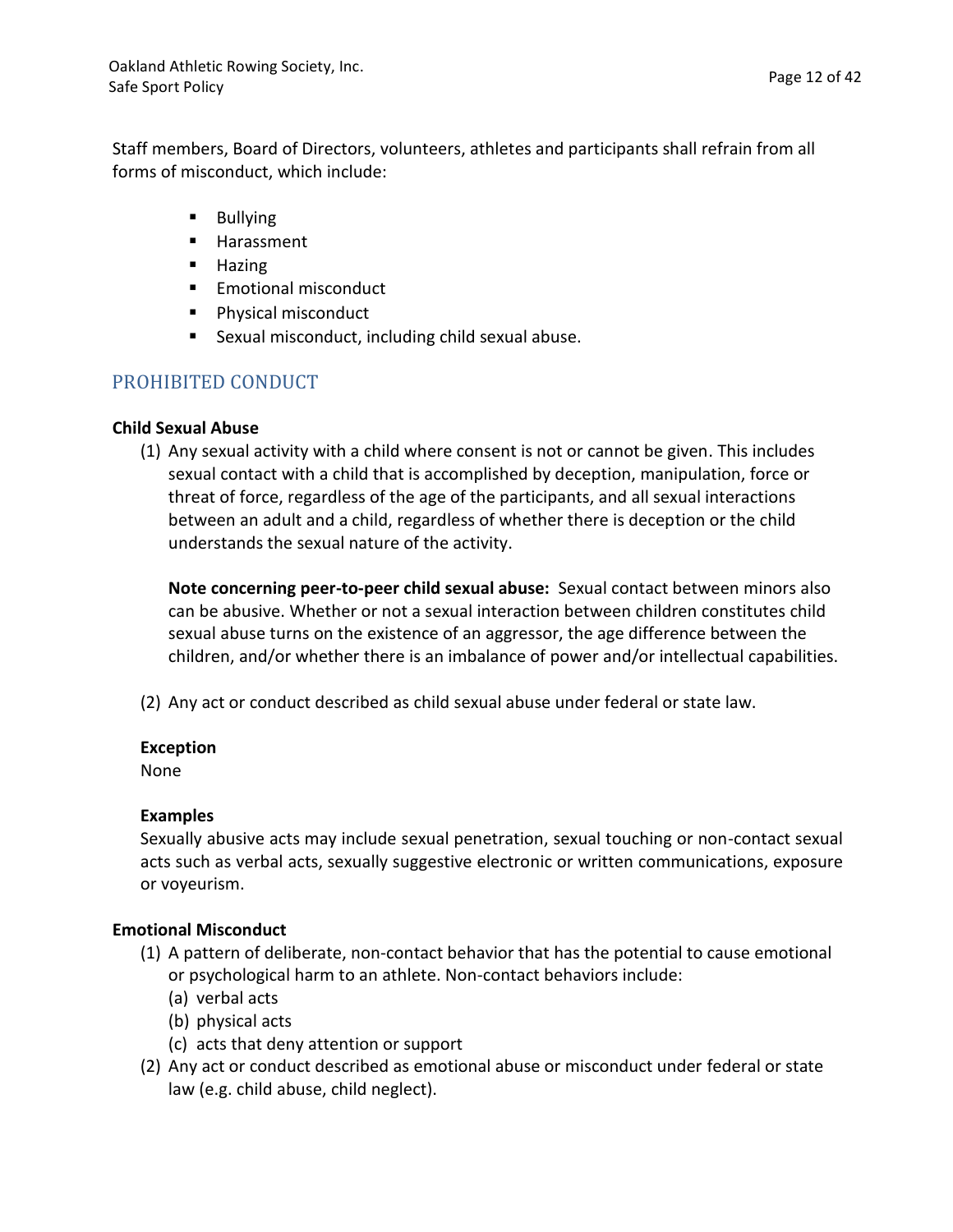#### **Exception**

Emotional misconduct does not include professionally-accepted coaching methods of skill enhancement, physical conditioning, team building, discipline or improving athletic performance.

#### **Examples**

Examples of emotional misconduct prohibited by this policy include, without limitation:

- (1) **Verbal Acts.** A pattern of verbal behaviors that (a) attack an athlete personally (e.g., calling them worthless, fat or disgusting) or (b) repeatedly and excessively yelling at a particular participant or participants in a manner that serves no productive training or motivational purpose.
- (2) **Physical Acts.** A pattern of physically aggressive behaviors, such as (a) throwing sport equipment, water bottles or chairs at, or in the presence of, participants; or (b) punching walls, windows or other objects.
- (3) **Acts that Deny Attention and Support.** A pattern of (a) ignoring an athlete for extended periods of time or (b) routinely or arbitrarily excluding participants from practice.

Note: Bullying, harassment, and hazing, defined below, often involve some form of emotional misconduct.

#### **Physical Misconduct**

- (1) Contact or non-contact conduct that results in, or reasonably threaten to, cause physical harm to an athlete or other sport participants; or
- (2) Any act or conduct described as physical abuse or misconduct under federal or state law (e.g. child abuse, child neglect, assault).

#### **Exceptions**

Physical misconduct does not include professionally-accepted coaching methods of skill enhancement, physical conditioning, team building, appropriate discipline or improving athlete performance. For example, hitting, punching, and kicking are well-regulated forms of contact in combat sports, but have no place in swimming.

#### **Examples**

Examples of physical misconduct prohibited by this Policy include, without limitation:

- (1) **Contact offenses**. Behaviors that include:
	- (a) punching, beating, biting, striking, choking or slapping an athlete;
	- (b) intentionally hitting an athlete with objects or sporting equipment;
	- (c) providing alcohol to an athlete under the legal drinking age (under U.S. law);
	- (d) providing illegal drugs or non-prescribed medications to any athlete;
	- (e) encouraging or permitting an athlete to return to play pre-maturely following a serious injury (e.g., a concussion) and without the clearance of a medical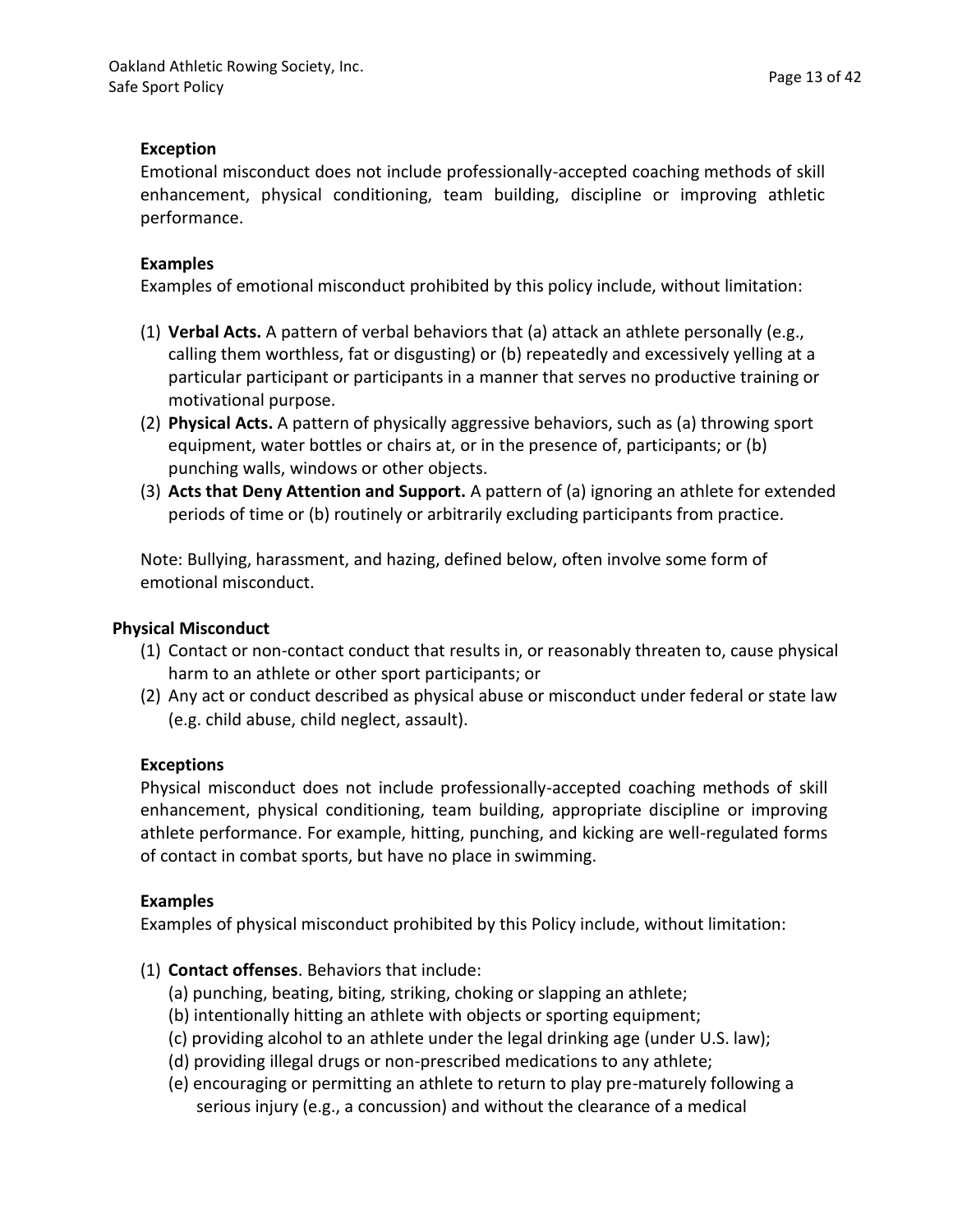Page 14 of 42

professional;

- (f) prescribing dieting or other weight-control methods (e.g., weigh-ins, caliper tests) without regard for the nutritional well-being and health of athlete.
- (2) **Non-contact offenses**. Behaviors that include:
	- (a) isolating an athlete in a confined space (e.g., locking an athlete in a small space);
	- (b) forcing an athlete to assume a painful stance or position for no athletic purpose (e.g. requiring an athlete to kneel on a harmful surface);
	- (c) withholding, recommending against or denying adequate hydration, nutrition, medical attention or sleep.

Note: Bullying, harassment and hazing, defined below, often involve some form of physical misconduct.

#### **Sexual Misconduct**

- (1) Any touching or non-touching sexual interaction that is
	- (a) nonconsensual or forced,
	- (b) coerced or manipulated, or
	- (c) perpetrated in an aggressive, harassing, exploitative or threatening manner;
- (2) Any sexual interaction between an athlete and an individual with evaluative, direct or indirect authority. Such relationships involve an imbalance of power and are likely to impair judgment or be exploitative; or
- (3) Any act or conduct described as sexual abuse or misconduct under federal or state law (e.g. sexual abuse, sexual exploitation, rape)

Note: An imbalance of power is always assumed between a coach and an athlete.

#### **Types of Sexual Misconduct**

Types of sexual misconduct include: 

- (1) sexual assault,
- (2) sexual harassment,
- (3) sexual abuse, or
- (4) any other sexual intimacies that exploit an athlete. Minors cannot consent to sexual **activity with an adult**, and all sexual interaction between an adult and a minor is strictly prohibited.

**Exceptions**

None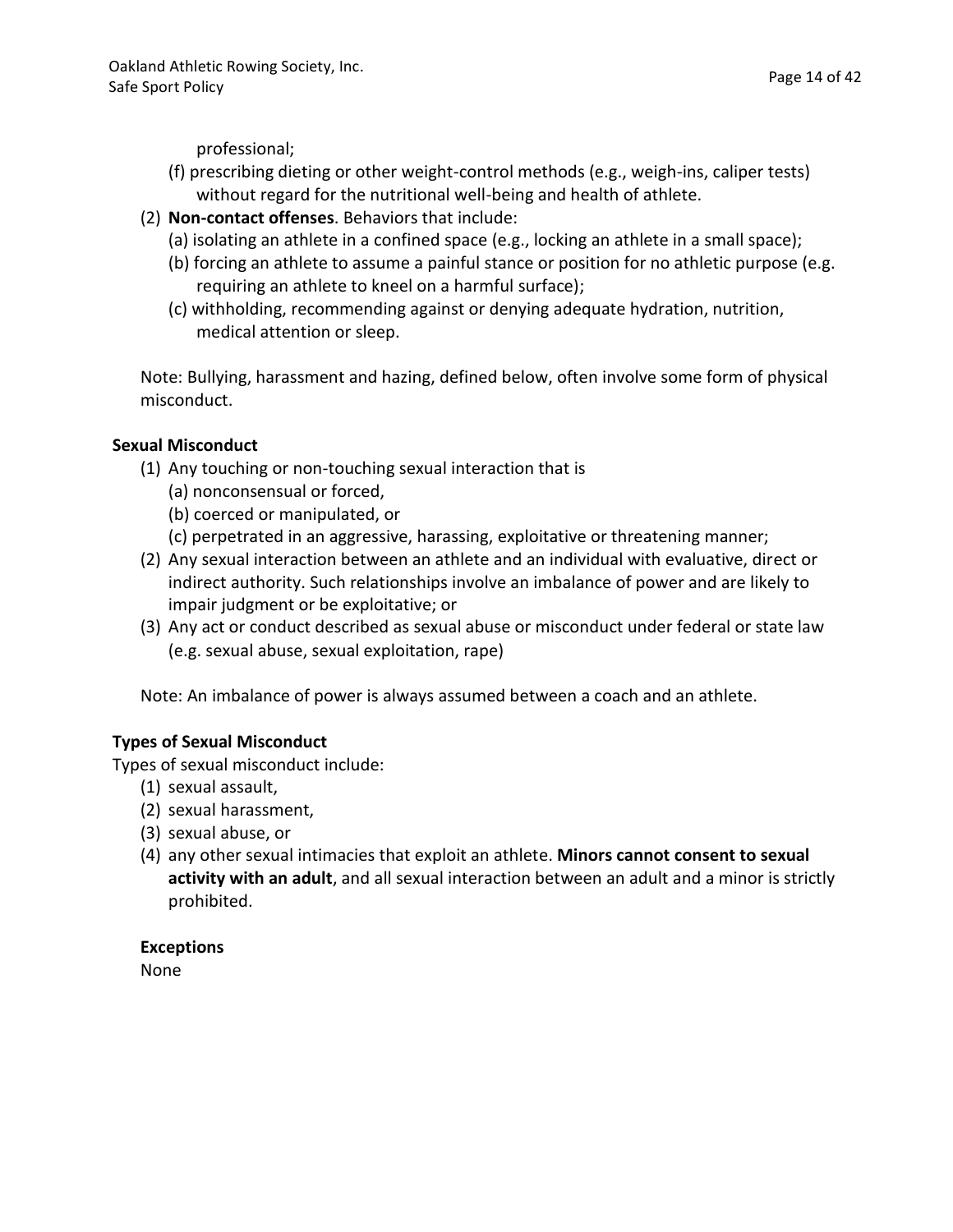#### **Examples**

Examples of sexual misconduct prohibited under this Policy include, without limitation:

- (1) **Touching offenses.** Behaviors that include:
	- (a) fondling an athlete's breasts or buttocks
	- (b) exchange of reward in sport (e.g., team placement, scores, feedback) for sexual favors
	- (c) genital contact
	- (d) sexual relations or intimacies between persons in a position of trust, authority and/or evaluative and supervisory control over athletes or other sport participants.
- (2) **Non-touching offenses.** Behaviors that include:
	- (a) a coach discussing his or her sex life with an athlete
	- (b) a coach asking an athlete about his or her sex life
	- (c) coach requesting or sending a nude or partial-dress photo to athlete
	- (d) exposing athletes to pornographic material
	- (e) sending athletes sexually explicit or suggestive electronic or written messages or photos (e.g. "sexting")
	- (f) deliberately exposing an athlete to sexual acts
	- (g) deliberately exposing an athlete to nudity (except in situations where locker rooms and changing areas are shared)
	- (h) sexual harassment; specifically, the sexual solicitation, physical advances, or verbal or nonverbal conduct that is sexual in nature, and
		- a. is unwelcome, offensive or creates a hostile environment, and the offending individual knows or is told this
		- b. is sufficiently severe or intense to be harassing to a reasonable person in the context.

#### **Authority and Trust**

Once the unique coach-athlete relationship is established, the authority and trust on the part of the coach over the athlete shall be assumed, regardless of age. Accordingly, sexual interaction or intimacies between a coach and an athlete or other participant are prohibited, regardless of age, both during coaching and during that period following coaching.

#### **Imbalance of Power**

Factors relevant to determining whether there is an imbalance of power include, but are not limited to:

- (a) the nature and extent of the coach's supervisory, evaluative or other authority over the athlete being coached
- (b) the actual relationship between the parties
- (c) the parties' respective roles
- (d) the nature and duration of the sexual relations or intimacies
- (e) the age of the coach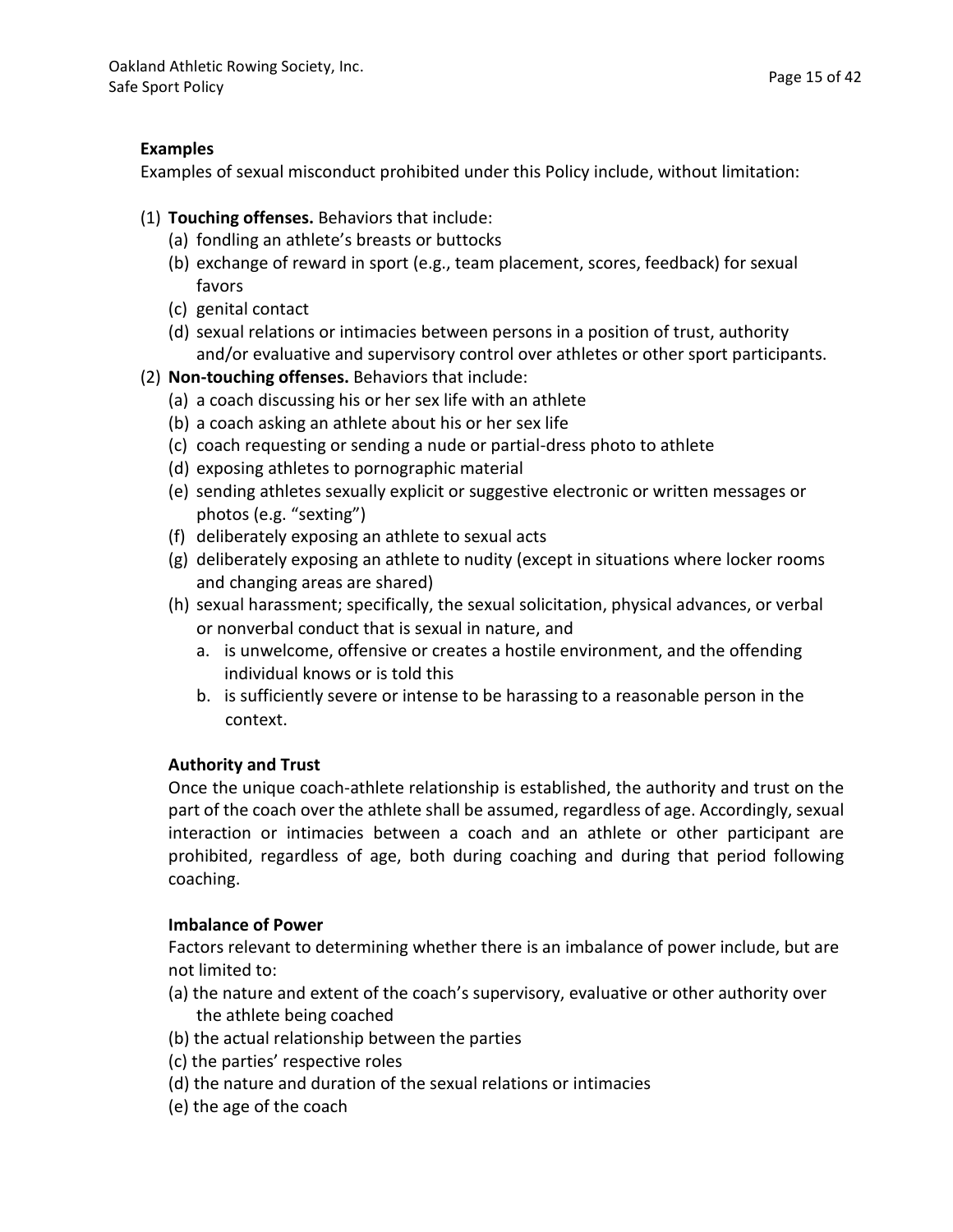- (f) the age of the athlete or participant
- $(g)$  and whether the coach has engaged in a pattern of sexual interaction with other athletes or participants

#### **Exception**

This section does not apply to a pre-existing relationship between two spouses or life partners.

#### **Bullying**

- (1) An intentional, persistent and repeated pattern of committing or willfully tolerating physical and non-physical behaviors that are intended, or have the reasonable potential, to cause fear, humiliation or physical harm in an attempt to socially exclude, diminish or isolate the targeted athlete(s), as a condition of membership
- (2) Any act or conduct described as bullying under federal or state law

#### **Exceptions**

Bullying does not include group or team behaviors that (a) are meant to establish normative team behaviors, or (b) promote team cohesion.

For example, bullying does not include verbal admonitions to encourage team members to train harder and to push through a difficult training regimen.

#### **Examples**

Examples of bullying prohibited by this Policy include, without limitation:

- (1) **Physical behaviors.** Behaviors that include (a) hitting, pushing, punching, beating, biting, striking, kicking, choking, or slapping an athlete; (b) throwing at, or hitting an athlete with, objects such as sporting equipment.
- (2) **Verbal and emotional behaviors.** Behaviors that include (a) teasing, ridiculing, intimidating; (b) spreading rumors or making false statements; or (c) using electronic communications, social media, or other technology to harass, frighten, intimidate or humiliate ("cyber bulling").

#### **Comment**

Further discussion and policies relating to bullying can be found in the Oakland Athletic Rowing Society' Anti-Bullying Policy.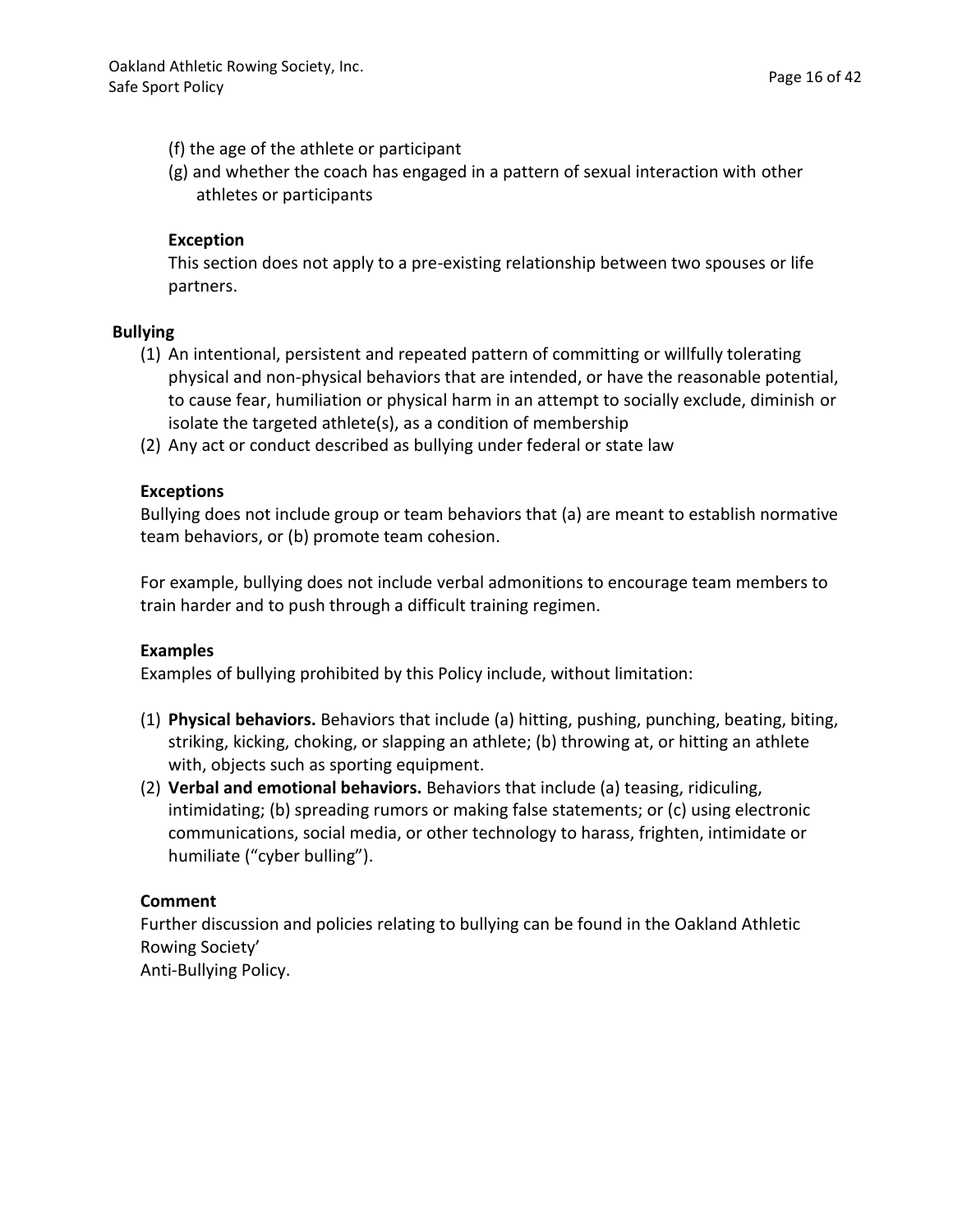#### **Harassment**

- $(1)$  A repeated pattern of physical and/or non-physical behaviors that (a) are intended to cause fear, humiliation or annoyance, (b) offend or degrade, (c) create a hostile environment or (d) reflect discriminatory bias in an attempt to establish dominance, superiority or power over an individual athlete or group based on gender, race, ethnicity, culture, religion, sexual orientation, gender expression or mental or physical disability; or
- (2) Any act or conduct described as harassment under federal or state law

#### **Exceptions**

None

#### **Examples**

Examples of harassment prohibited by this Policy include, without limitation:

- (1) **Physical offenses.** Behaviors that include (a) hitting, pushing, punching, beating, biting, striking, kicking, choking or slapping an athlete or participant; (b) throwing at or hitting an athlete with objects including sporting equipment.
- (2) **Non-physical offenses**. Behaviors that include (a) making negative or disparaging comments about an athlete's sexual orientation, gender expression, disability, religion, skin color, or ethnic traits; (b) displaying offensive materials, gestures, or symbols; (c) withholding or reducing playing time to an athlete based on his or her sexual orientation.

#### **Hazing**

- (1) Coercing, requiring, forcing or willfully tolerating any humiliating, unwelcome or dangerous activity that serves as a condition for (a) joining a group or (b) being socially accepted by a group's members; or
- (2) Any act or conduct described as hazing under federal or state law

#### **Exception**

Hazing does not include group or team activities that (a) are meant to establish normative team behaviors or (b) promote team cohesion.

#### **Examples**

Examples of hazing prohibited by this Policy include, without limitation:

- (1) requiring, forcing or otherwise requiring the consumption of alcohol or illegal drugs
- (2) tying, taping or otherwise physically restraining an athlete
- (3) sexual simulations or sexual acts of any nature
- (4) sleep deprivation, otherwise unnecessary schedule disruption or the withholding of water and/or food
- $(5)$  social actions (e.g. grossly inappropriate or provocative clothing) or public displays (e.g.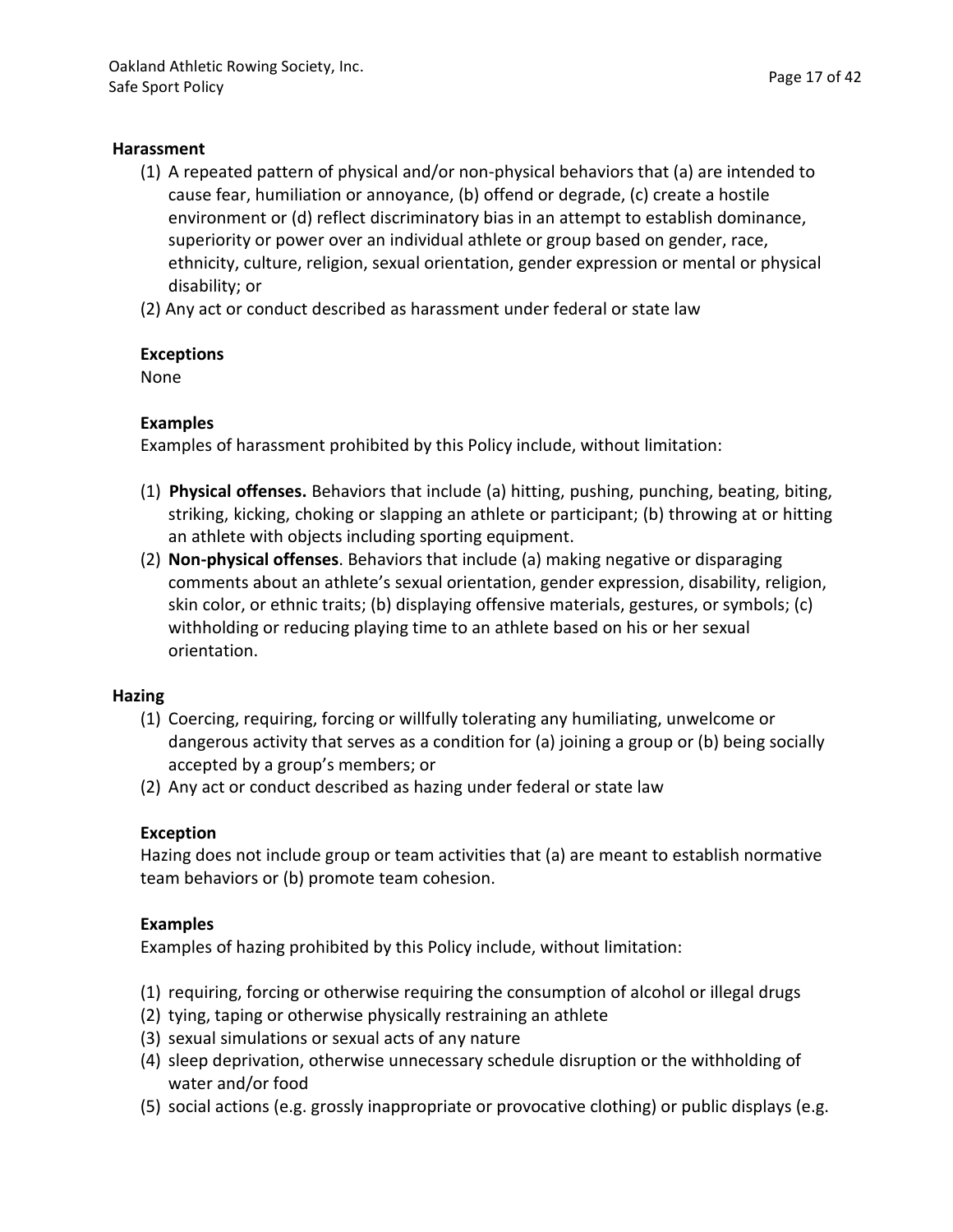public nudity) that are illegal or meant to draw ridicule

- (6) beating, paddling or other forms of physical assault
- (7) excessive training requirements focused on individuals on a team

#### **Comment**

Activities that fit the definition of hazing are considered to be hazing regardless of an athlete's willingness to cooperate or participate.

#### WILLFULLY TOLERATING MISCONDUCT

It is a violation of this Athlete Protection Policy if a staff member and/or volunteer knows of misconduct, but takes no action to intervene on behalf of the athlete(s), participant(s), staff member, and/or volunteer.

#### REPORTING

Although these policies are designed to reduce child sexual abuse and other misconduct, it can still occur. Staff members, volunteers and participants of the Oakland Athletic Rowing Society shall follow the reporting procedures set forth in the Oakland Athletic Rowing Society's Reporting Policy. **The Oakland Athletic Rowing Society does not investigate suspicions or allegations of child physical or sexual abuse, or attempt to evaluate the credibility or validity of such allegations, as a condition of reporting suspicions or allegations to the appropriate law enforcement authorities.**

#### VIOLATIONS

Violations of the Athlete Protection Policy shall be reported pursuant to our Reporting Policy and will be addressed under our Disciplinary Rules and Procedure.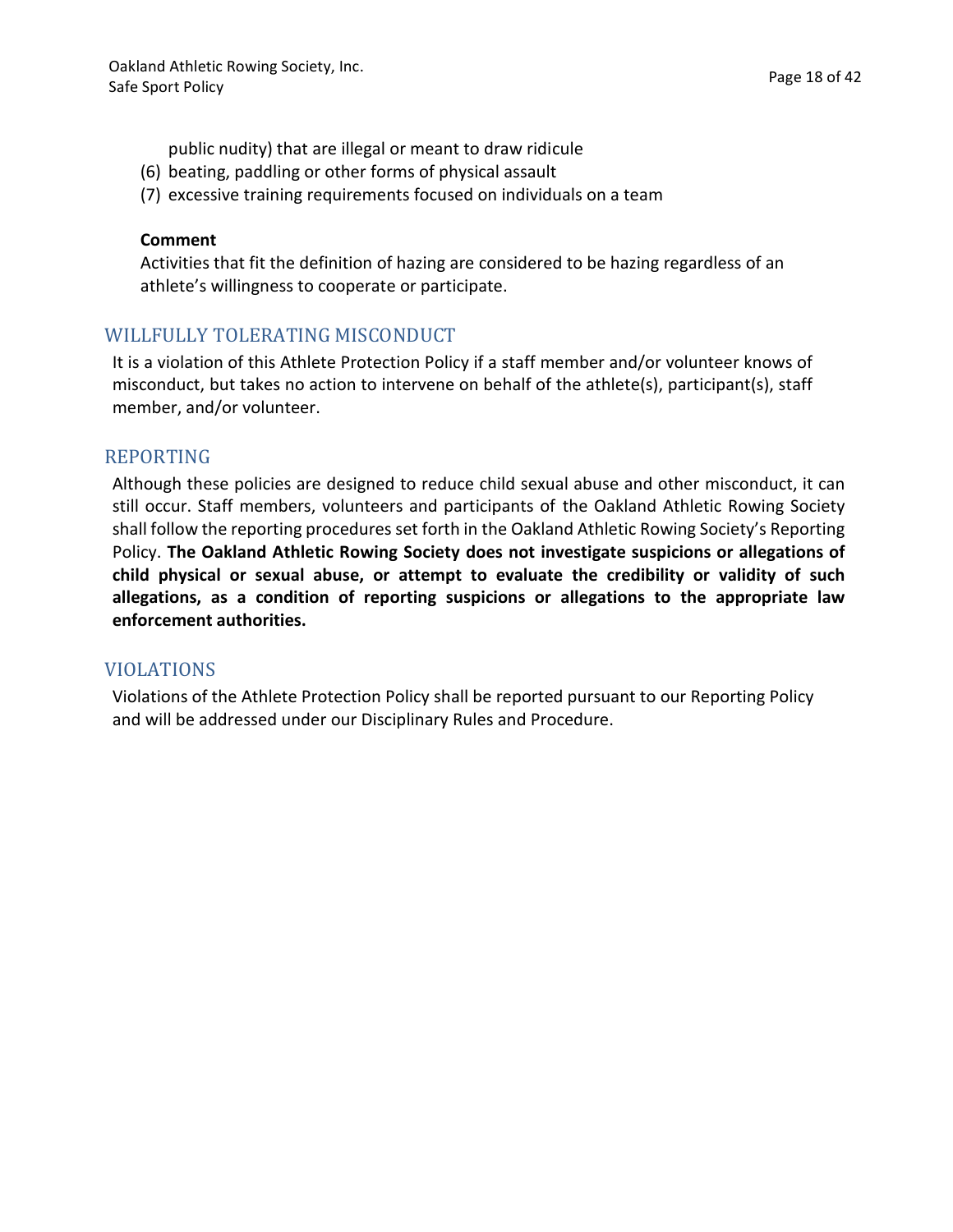## SUPERVISION OF ATHLETES AND PARTICIPANTS

During training and competition, the Oakland Athletic Rowing Society strives to create twodeep leadership and minimize one-to-one interactions to create a safe training environment and to protect athletes and participants.

#### APPROPRIATE ONE-ON-ONE INTERACTIONS

#### **Individual Meetings**

An individual meeting may be necessary to address an athlete's concerns, training program, or competition schedule. Under these circumstances, coaches, staff members and/or volunteers are to observe the following guidelines:

- Any individual meeting should occur when others are present and where interactions can be easily observed
- Where possible, an individual meeting should take place in a publicly visible and open area, such as the corner of the boathouse or the boathouse grounds
- If an individual meeting is to take place in an office, the door should remain unlocked and open
- **•** If a closed-door meeting is necessary, the coach, staff member and/or volunteer must inform another coach, staff member and/or volunteer and ensure the door remains unlocked

#### **Individual Training Sessions**

An individual training session(s) with an athlete or participant may also be desired or necessary. Under these circumstances, written permission of a minor athlete's parents or guardians is required in advance of the individual training session(s), and the Oakland Athletic Rowing Society encourages parents and guardians to attend the training session.

#### PROHIBITED ONE-ON-ONE INTERACTIONS

Except as set forth above, minor athletes and participants will not be left unattended or unsupervised during the Oakland Athletic Rowing Society activities and the Oakland Athletic Rowing Society coaches, staff members and/or volunteers are prohibited from being alone with an individual athlete or participant in any room or building.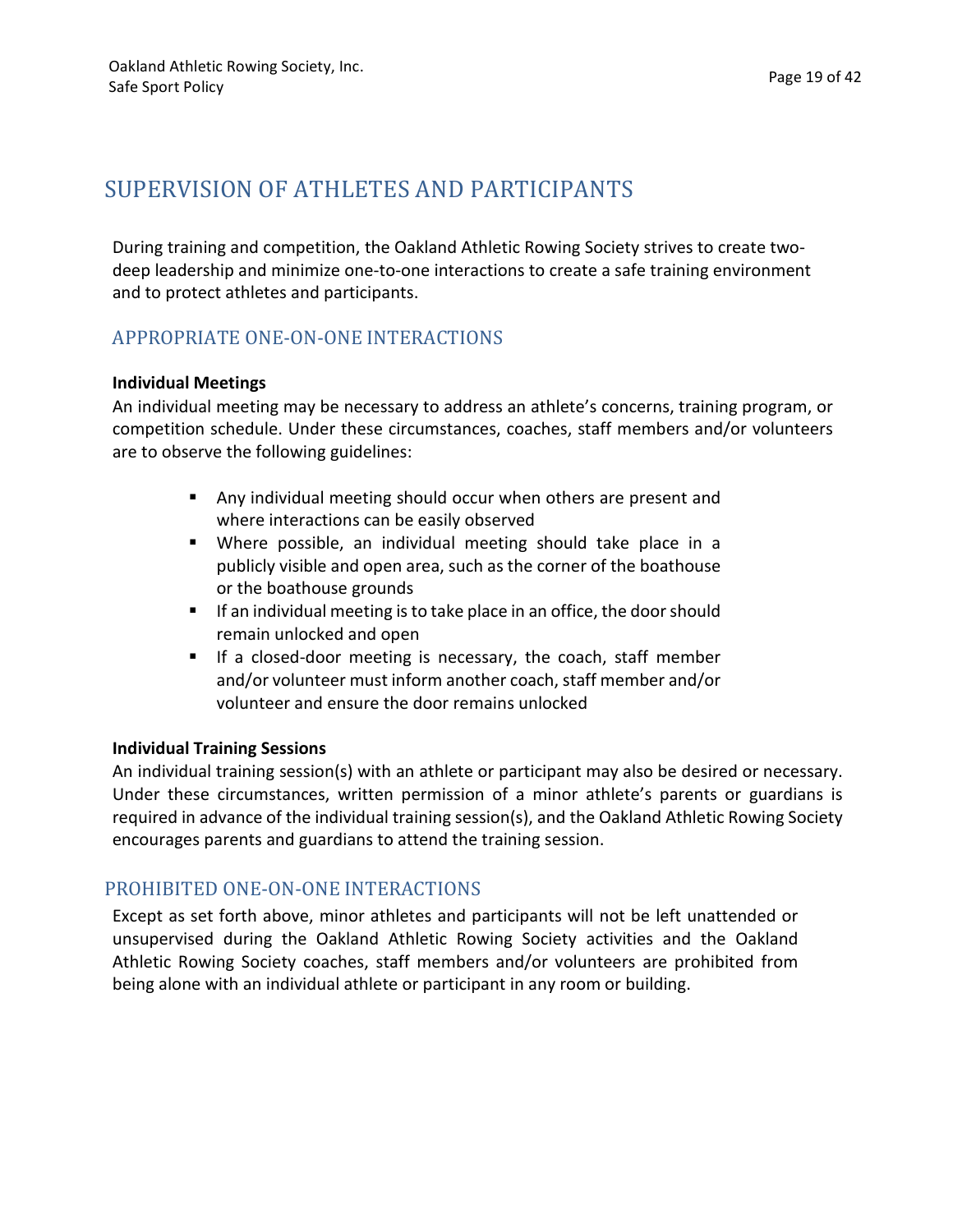## PHYSICAL CONTACT WITH ATHLETES

Appropriate physical contact between athletes and coaches, staff members, or volunteers is a productive and inevitable part of sport. Athletes are more likely to acquire advanced physical skills and enjoy their sport participation through appropriate physical contact. However, guidelines for appropriate physical contact reduce the potential for misconduct in sport.

#### APPROPRIATE PHYSICAL CONTACT

The Oakland Athletic Rowing Society adheres to the following principles and guidelines in regards to physical contact with our athletes:

#### **Common Criteria for Appropriate Physical Contact**

Physical contact with athletes  $-$  for safety, consolation and celebration  $-$  has multiple criteria in common which make them both safe and appropriate. These include:

- $\blacksquare$  the physical contact takes place in public
- there is no potential for, or actual, physical or sexual intimacies during the physical contact
- $\blacksquare$  the physical contact is for the benefit of the athlete, not to meet an emotional or other need of an adult

#### **Safety**

The safety of our athletes is paramount and in many instances we make the athletic space safer through appropriate physical contact. Examples include:

- spotting an athlete so that they will not be injured by a fall or piece of equipment
- **•** positioning an athlete's body so that they more quickly acquire an athletic skill, get a better sense of where their body is in space, or improve their balance and coordination
- making athletes aware that they might be in harm's way because of other
- $\blacksquare$  athletes practicing around them or because of equipment in use
- releasing muscle cramps

#### **Celebration**

Sports are physical by definition and we recognize participants often express their joy of participation, competition, achievement and victory through physical acts. We encourage these public expressions of celebration, which include:

- greeting gestures such as high-fives, fist bumps, and brief hugs
- congratulatory gestures such as celebratory hugs, "jump-arounds" and pats on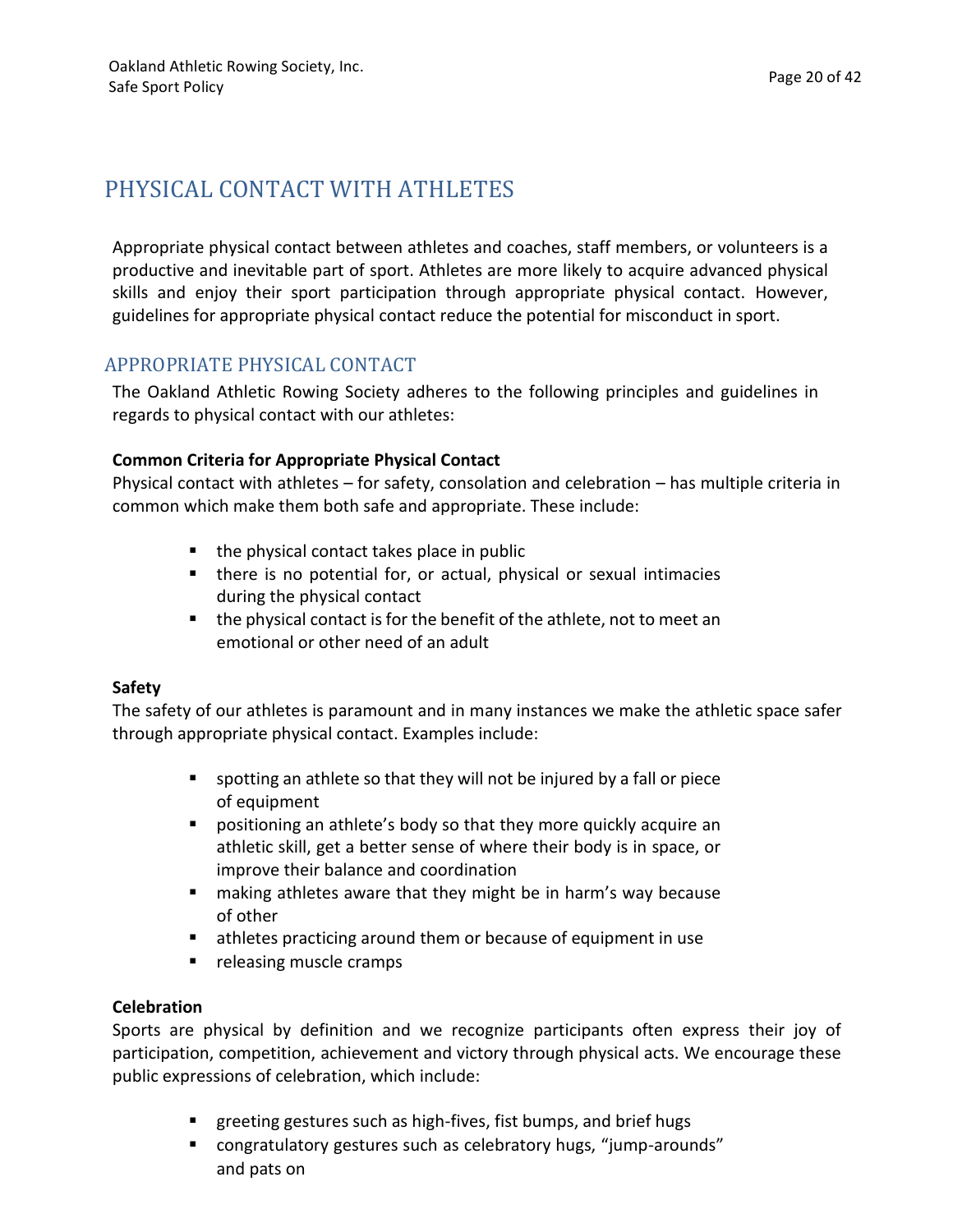■ the back for any form of athletic or personal accomplishment

#### **Consolation**

It may be appropriate to console an emotionally distressed athlete (e.g., an athlete who has been injured or has just lost a competition). Appropriate consolation includes publicly:

- embracing a crying athlete
- $\blacksquare$  putting an arm around an athlete while verbally engaging them in an effort to
- calm them down ("side hugs")
- **E** lifting a fallen athlete off the playing surface and "dusting them off" to
- encourage them to continue competition

#### PROHIBITED PHYSICAL CONTACT

Prohibited forms of physical contact, which shall be reported immediately under our Reporting Policy include, without limitation:

- asking or having an athlete sit in the lap of a coach, administrator, staff member or volunteer
- lingering or repeated embraces of athletes that go beyond the criteria set forth for acceptable physical contact
- slapping, hitting, punching, kicking or any other physical contact meant to discipline, punish or achieve compliance from an athlete
- "cuddling" or maintaining prolonged physical contact during any aspect of training, travel or overnight stay
- **•** playful, yet inappropriate contact that is not a part of regular training, (e.g., tickling or "horseplay" wrestling)
- continued physical contact that makes an athlete obviously uncomfortable, whether expressed or not
- any contact that is contrary to a previously expressed personal desire for decreased or no physical contact, where such decreased contact is feasible in a competitive training environment.

#### VIOLATIONS

Violations of this policy must be reported to a supervisor, the Oakland Athletic Rowing Society Executive Director, or member of the Coaches Liaison Committee and violations will be addressed under our Disciplinary Rules and Procedure. Some forms of physical contact may constitute child physical orsexual abuse that **must be reported to appropriate law enforcement authorities.**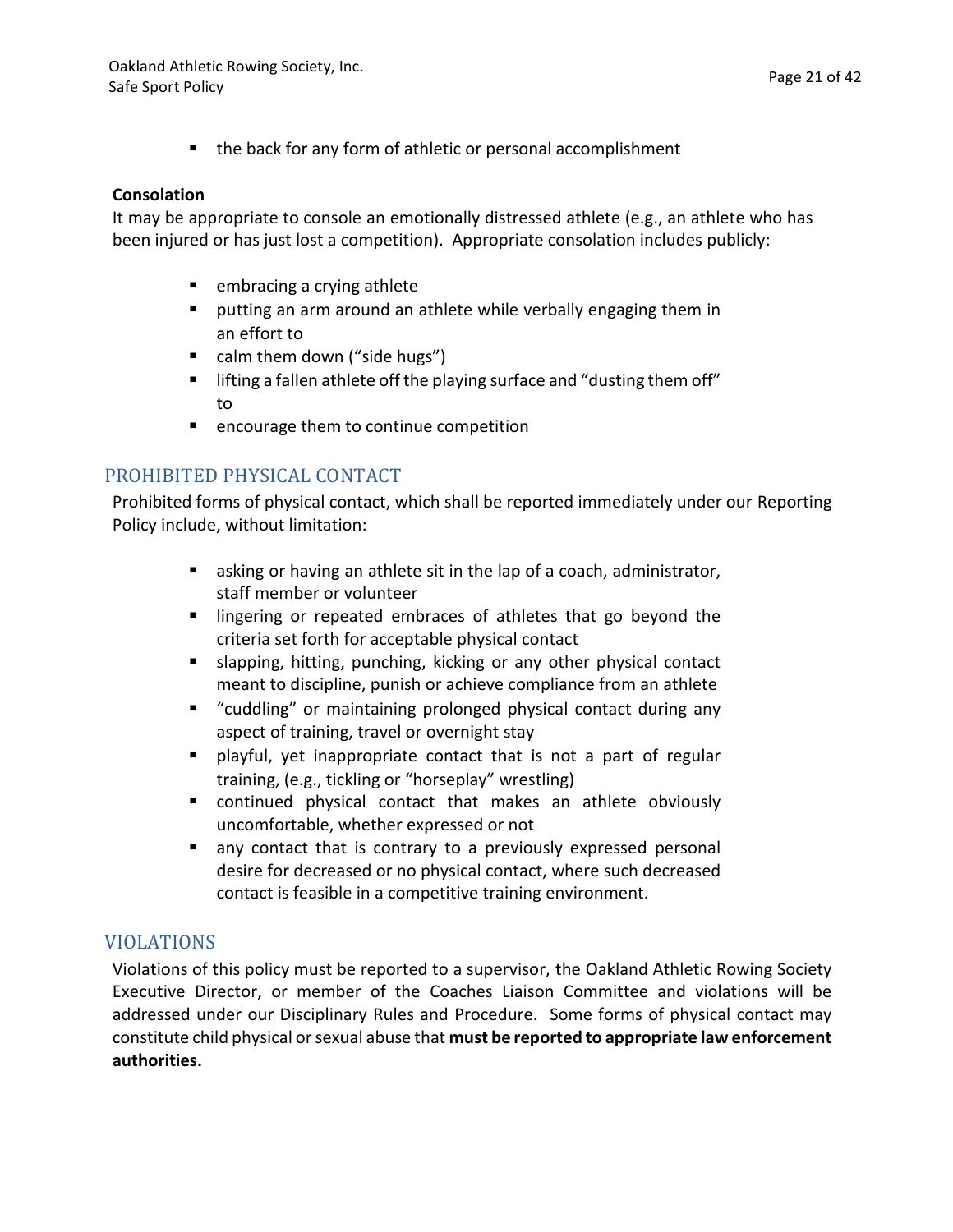## ELECTRONIC COMMUNICATIONS AND SOCIAL MEDIA POLICY

As part of the Oakland Athletic Rowing Society's emphasis on athlete safety, all electronic communications between a coach and athlete must be professional in nature and for the purpose of communicating information about team activities.

As with any communication, the content of any electronic communication should be readily available to share with the athlete's family. At the request of a parent or guardian, any email, electronic text, social media or similar communication will copy or include the athlete's parents or guardians.

Further discussion and policies relating to electronic communications and social media can be found in the Oakland Athletic Rowing Society's Anti-Bullying Policy.

#### FACEBOOK, BLOGS AND SIMILAR SITES

Coaches may not have athletes of the Oakland Athletic Rowing Society's join a personal social media page. Athlete members and parents can friend the official the Oakland Athletic Rowing Society's page and coaches can communicate to athlete members though the site. If a coach or administrator sets up a squad based site to provide communications between coaches and athletes, a min of two coaches and/or administrators should be members. All posts, messages, text, or media of any kind between coach and athlete must be professional in nature and for the purpose of communicating information about team activities or for team-oriented motivational purposes.

#### TWITTER, INSTANT MESSAGING AND SIMILAR MEDIA

Coaches and athletes may "follow" each other. Coaches cannot "re-tweet" athlete message posts. All posts between coach and athlete must be for the purpose of communicating information about team activities.

#### EMAIL AND SIMILAR ELECTRONIC COMMUNICATIONS

Athletes and coaches may use email to communicate. All email content between coach and athlete must be professional in nature and for the purpose of communicating information about team activities.

#### TEXTING AND SIMILAR ELECTRONIC COMMUNICATIONS

Texting is allowed between coaches and athletes. All texts between coach and athlete must be professional and for the purpose of communicating information about team activities.

#### ELECTRONIC IMAGERY

From time to time, digital photos, videos of practice or competition, and other publicly obtainable images of the athlete  $-$  individually or in groups  $-$  may be taken. These photos and/or videos may be submitted to local, state or national publications, used in the Oakland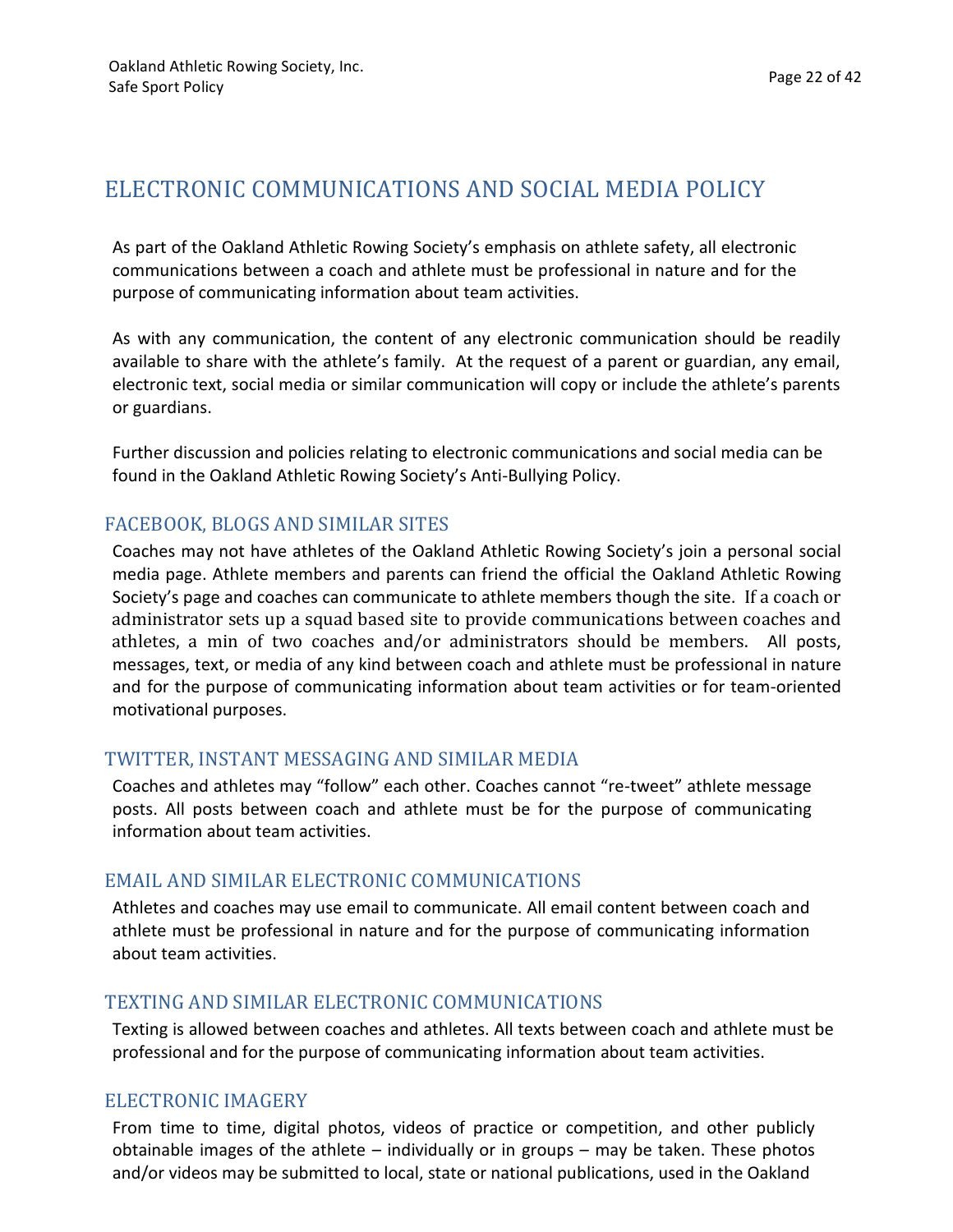Athletic Rowing Society videos, posted on the Oakland Athletic Rowing Society or the Oakland Athletic Rowing Society associated websites, or offered to the Oakland Athletic Rowing Society's families seasonally on disc or other electronic form. It is the default policy of the Oakland Athletic Rowing Society to allow such practices as long as the athlete or athletes are in public view and such imagery is both appropriate and in the best interest of the athlete and the Oakland Athletic Rowing Society. Imagery must not be contrary to any rules as outlined in the Oakland Athletic Rowing Society's Participant Safety Handbook.

#### REQUEST TO DISCONTINUE ALL ELECTRONIC COMMUNICATIONS OR IMAGERY

The parents or guardians of an athlete may request in writing that their child not be contacted by any form of electronic communication by coaches (photography or videography).

#### **MISCONDUCT**

Social media and electronic communications can also be used to commit misconduct (e.g., emotional, sexual, bullying, harassment, and hazing). Such communications by coaches, staff, volunteers, administrators, officials, parents or athletes will not be tolerated and are considered violations of our Participant Safety Handbook.

#### VIOLATIONS

Violations of the Oakland Athletic Rowing Society's Electronic Communications and Social Media Policy should be reported to your immediate supervisor, the Executive Director or a member of the Coaches Liaison Committee for evaluation. Complaints and allegations will be addressed under the Oakland Athletic Rowing Society's Disciplinary Rules and Procedure.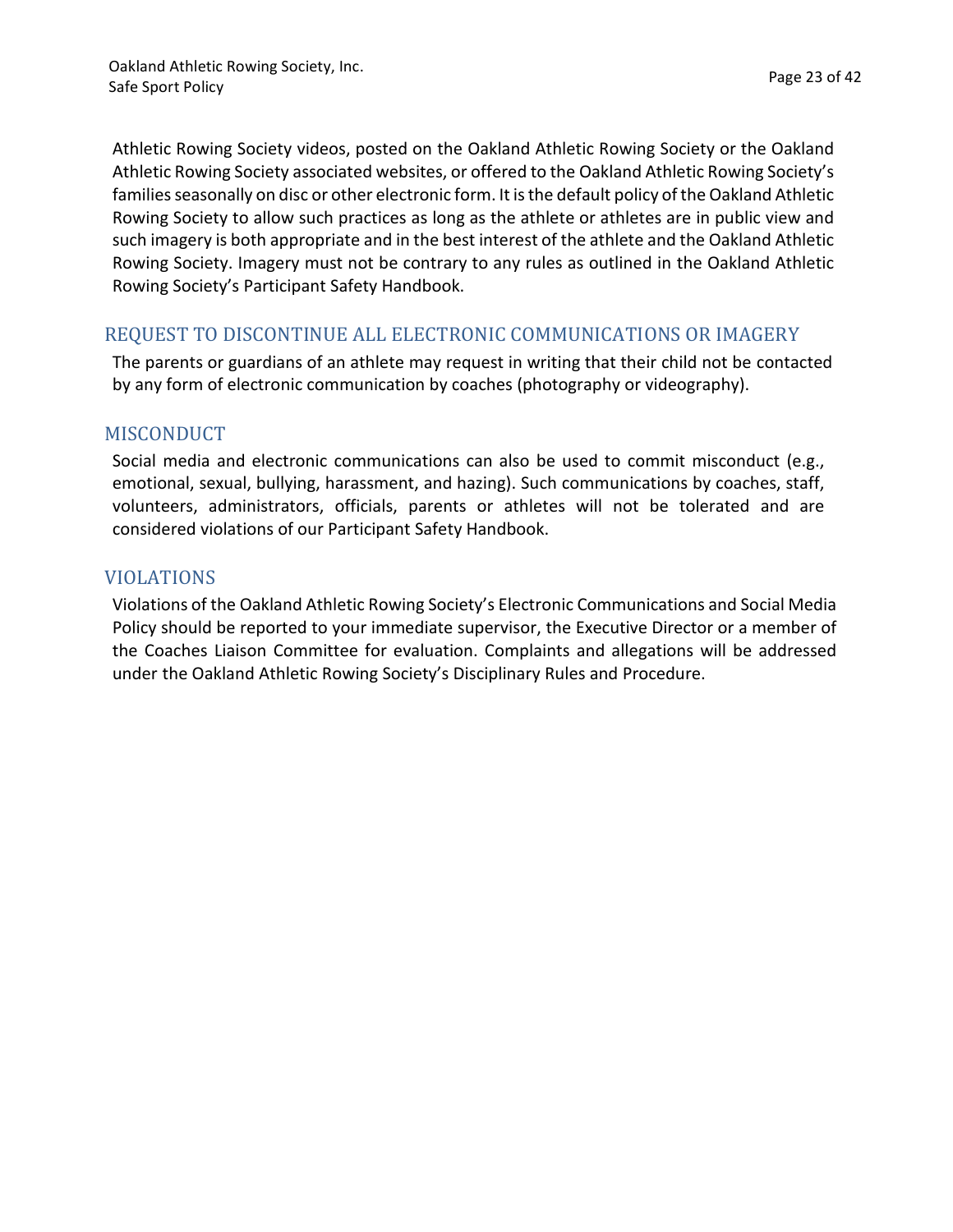## LOCKER ROOMS AND CHANGING AREAS

The following guidelines are designed to maintain personal privacy as well as to reduce the risk of misconduct in locker rooms and changing areas.

#### **FACILITIES**

The following is a description of our practice and competition facilities to allow athletes and their families to plan their use:

We practice at the Jack London Aquatic Center public dock, pier and park located at 115 Embarcadero, Oakland, CA 94607.

Our home competitions will be held at the Jack London Aquatic Center.

The Jack London Aquatic Center does not have a designated public changing area.

#### MONITORING

The Oakland Athletic Rowing Society currently does not have use of locker rooms and changing areas (e.g., immediately before and following practices and competitions). Because Oakland Athletic Rowing Society does not have access to these areas but may in other hosted events, we have outlined a policy which will be followed when facilities are available. While constant monitoring inside of locker rooms and changing areas might be the most effective way to prevent problems, we understand that this would likely make athletes uncomfortable and may even place our staff at risk for unwarranted suspicion.

We conduct a sweep of the locker rooms and changing areas before athletes arrive. While we will not post staff members inside or at the doors of the locker rooms and changing areas, we will make occasional sweeps of these areas. Staff members conduct these sweeps, with women checking on female-designated areas, and men checking on male-designated areas.

Coaches and staff make every effort to recognize when an athlete goes to a locker room or changing area during practice and competition and, if they do not return in a timely fashion, we will check on the athlete's whereabouts.

We discourage parents from entering locker rooms and changing areas unless it is truly necessary. In those instances, it should only be a same-sex parent. If this is necessary, parents should let the coach or administrator know about this in advance.

If an athlete needs assistance with his or her uniform or gear (for example, if an athlete's disability warrants assistance), then we ask that parents let the coach or an administrator know beforehand that he or she will be helping the athlete.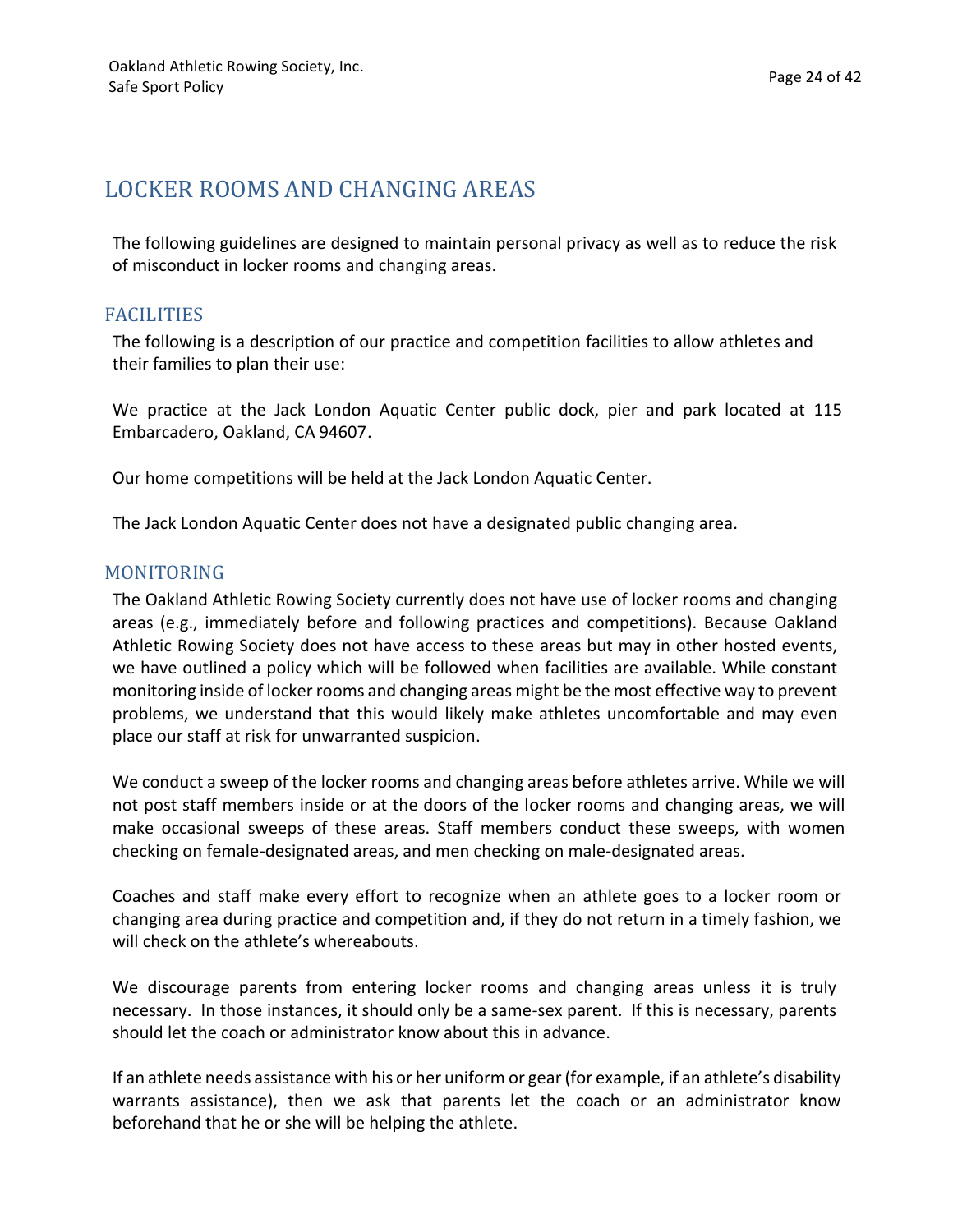#### MIXED-GENDER TEAMS

If the team consists of both male and female athlete (i.e. a female coxswain on the men's team), both female and male privacy rights must be given consideration and appropriate arrangements made. Where possible, the Oakland Athletic Rowing Society has the male and female players dress/undress in separate locker rooms. If separate locker rooms are not available, then the athletes will take turns using the locker room to change.

#### USE OF CELL PHONES AND OTHER MOBILE RECORDING DEVICES

Cell phones and other mobile devices with recording capabilities, including voice recording, still cameras and video cameras increase the risk for different forms of misconduct in locker rooms and changing areas. As a result, **THERE WILL BE NO USE OF A DEVICE'S RECORDING CAPABILITIES IN THE LOCKER ROOMS OR CHANGING AREAS**.

Violations of this policy will be addressed under the Disciplinary Rules and Procedure and may result in the sanctions as set forth therein, including temporary suspension from competition.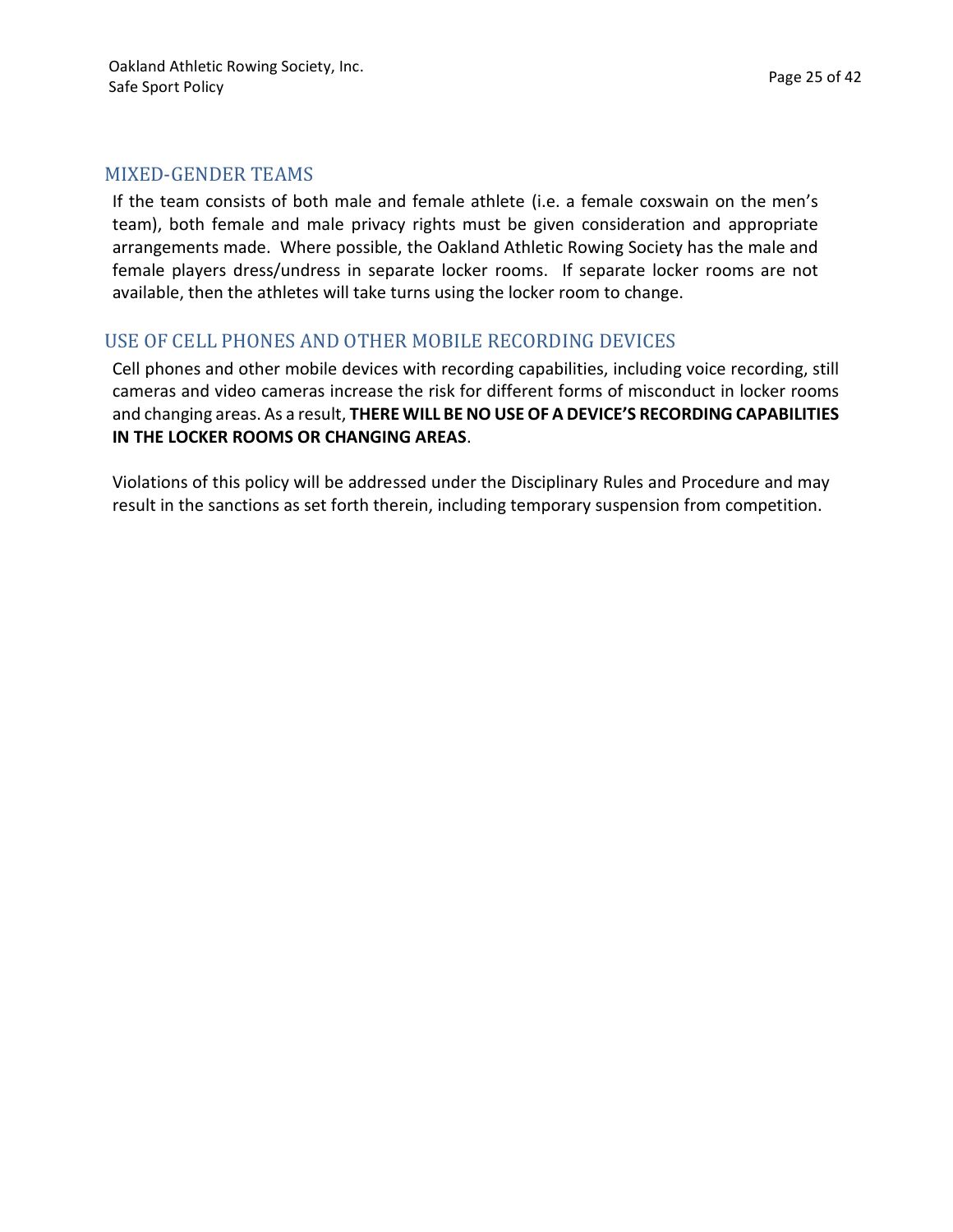## TRAVEL

Travel will be a standard aspect of our competitive season and the Oakland Athletic Rowing Society has established policies to guide our travel, minimize one-on-one interactions and reduce the risk of misconduct. Adherence to these travel guidelines will increase athlete safety and improve the competitive experience while keeping travel a fun and enjoyable experience.

#### LOCAL AND TEAM TRAVEL

We distinguish between travel to training and practice ("local travel"), and team travel involving a coordinated transport and/or overnight stay ("team travel").

#### **Local Travel**

Local travel occurs when the Oakland Athletic Rowing Society does not sponsor, coordinate, or arrange for travel. For local travel, athletes or their parents/guardians (for minor athletes) are responsible for making all travel arrangements. In these instances it is the responsibility of the athlete or their parents/guardians (for minor athletes) to ensure the person transporting the athlete maintains all safety and legal requirements, including, but not limited to, a valid driver's license, proper insurance, well maintained vehicle, and compliance with all state laws.

In an effort to minimize one-on-one interactions, the Oakland Athletic Rowing Society staff members, coaches and/or volunteers, who are not also acting as a parent, should not drive alone with an unrelated athlete and should only drive with at least two other athletes or another adult at all times, unless otherwise agreed to in writing by the athlete's parent or guardian in advance of travel. In any case where a staff member and/or volunteer is involved in the athlete's local travel, a parental release is required in advance. Efforts must be made to ensure that staff and/or volunteers are not alone with an athlete or participant, by, e.g., picking the athletes up in groups.

Coaches, staff members and volunteers who are also an athlete's guardian may provide shared transportation for any athlete(s). We encourage guardians to pick up their athlete first and drop off their athlete last in any shared or carpool travel arrangement. We also recommend completing a shared travel declaration form signed by the parents/guardians of any minor athlete who is being transported as part of such a carpool arrangement.

#### **Team Travel**

Team travel is travel to competitions and/or overnight travel that occurs when the Oakland Athletic Rowing Society sponsors, coordinates or arranges for travel so that our teams can compete locally, regionally, nationally or internationally. Because of the greater distances, coaches, staff, volunteers and chaperones will often travel with the athletes. However, no coach, staff member, or volunteer will engage in team travel without the proper safety requirements in place, including valid drivers' licenses, proper insurance, well-maintained vehicles and compliance with all state laws.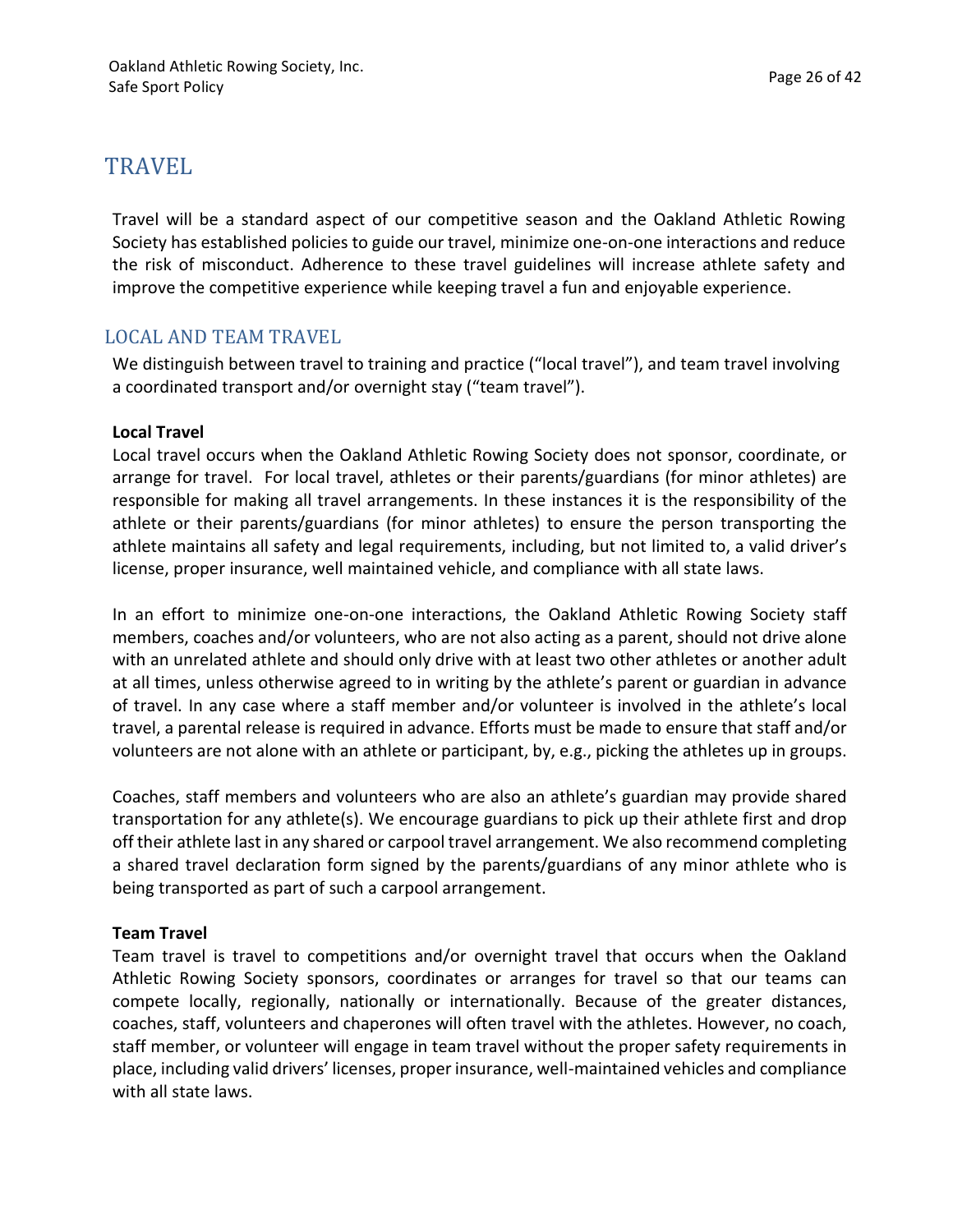The Oakland Athletic Rowing Society makes efforts to provide adequate supervision through coaches and other adult chaperones.

For team travel, hotels and air travel will be booked in advance by The Oakland Athletic Rowing Society. Athletes will share rooms, with 2-5 athletes assigned per room depending on accommodations. The Oakland Athletic Rowing Society will also notify hotel management should any special arrangements be warranted. For instance, we may ask hotels to block pay per view channels.

We encourage family members who wish to stay in the team hotel to do so. If family members do not stay in the team hotel, we encourage all athletes to call parents and guardians regularly and allow for any unscheduled calls by either the athlete or parent/guardian.

#### INDIVIDUAL TRAVEL

The nature of our sport and competition structure means that individual athletes may sometimes need to travel overnight without other athletes. Under these circumstances, we encourage minimizing one-on-one time between a coach and athlete by:

- (1) Traveling with an additional coach or chaperone
- (2) Inviting parents/guardians to travel with their athlete (for athletes under age 18)

For individual travel, we attempt to provide alternative guidelines. Depending on the nature of the travel and competition, these guidelines may include:

- $(1)$  Compressing the travel schedule to reduce the number of nights athletes are away from home
- (2) Providing regular organizational check-in phone calls to the traveling athlete and coach
- (3) Encouraging more frequent and unscheduled check-in phone calls initiated by parents/guardians (for minor athletes)
- (4) Complying with reasonable parental requests when a child is a way from home without a guardian

When only one athlete and one coach travel to a competition, the athlete must have his or her parents' or legal guardian's written permission in advance to travel alone with the coach. Where ever possible, we strongly encourage a parent or legal guardian to travel with their athlete.

#### TRAVEL NOTIFICATION

When possible, The Oakland Athletic Rowing Society will provide reasonable advance notice before team travel. Notice will include the dates, location and duration of competition. Travel notice will also include designated team hotels for overnight stays as well as a contact person. This individual will be the point of contact to confirm your intention to travel and to help with travel details.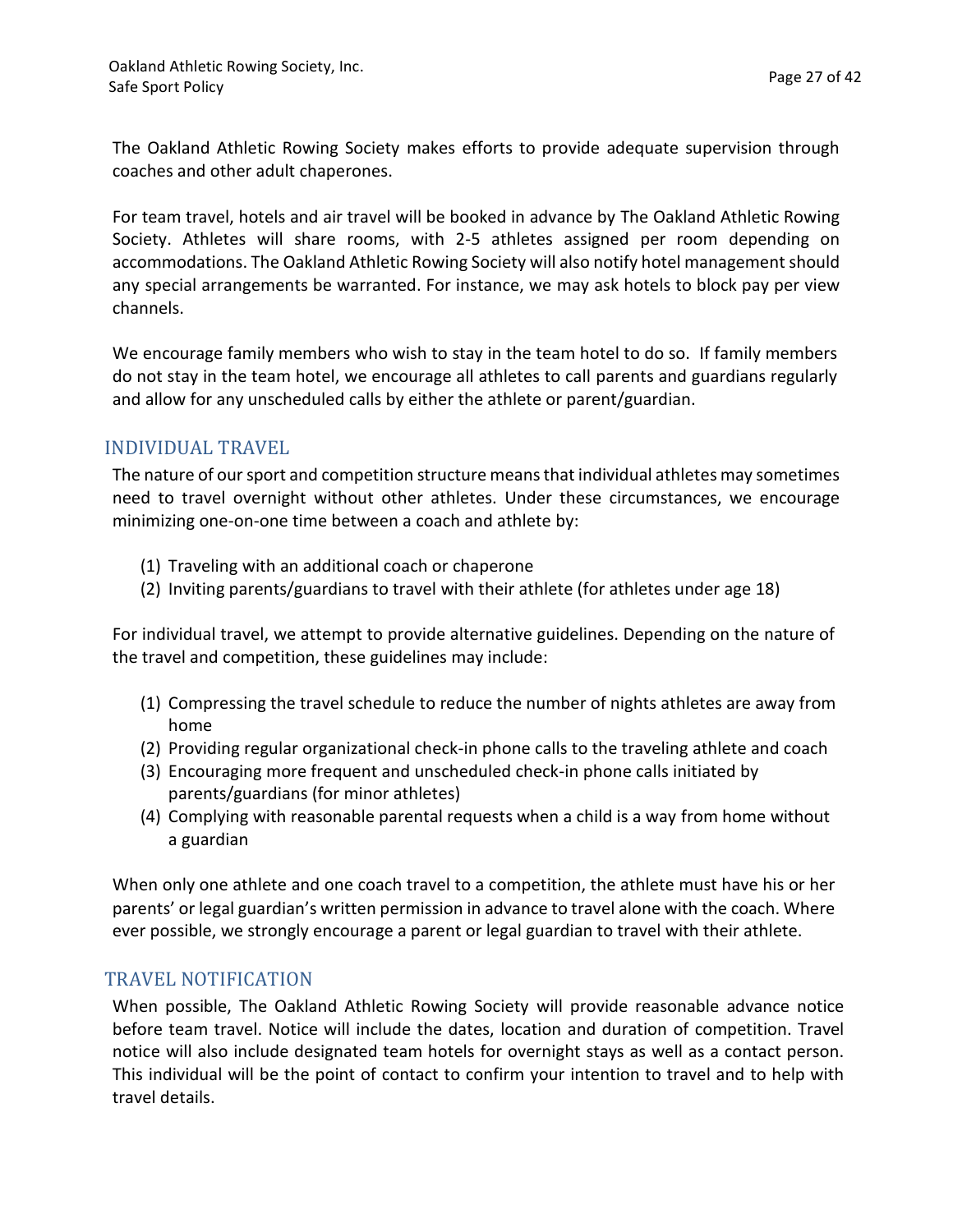The Oakland Athletic Rowing Society will post specific travel itineraries when they become available. These will include a more detailed, hour-by-hour itinerary as well as contact information for team travel chaperones.

#### MIXED-GENDER AND MIXED-AGE TRAVEL

The Oakland Athletic Rowing Society is made up of male and female athletes across various ages. Athletes will only share a room with other athletes of the same sex and age group. Athletes will also be grouped by age and sex for the purposes of assigning an appropriate chaperone. We will make every effort to provide these groups at least one chaperone of the same sex. However, we rely on parents to serve as chaperones and may be limited in providing this match.

Regardless of gender, a coach shall not share a hotel room or other sleeping arrangement with an athlete (unless the coach is the parent, guardian, sibling or spouse of that particular athlete).

#### COACH AND STAFF RESPONSIBILITIES

During team travel, coaches and staff members will help athletes, fellow coaches and staff members adhere to policy guidelines, including, without limitation, the Travel Policy, Locker Rooms and Changing Areas Policy and Reporting Policy.

The Oakland Athletic Rowing Society will arrange for team travel by use of busses and/or rental cars. If a coach or staff member transports an athlete or other organization member in their private car for team travel, a copy of the coach's or staff member's valid driver's license is required.

When not practicing, training, competing, or preparing for competition, coaches and staff will monitor the activities of athletes, fellow coaches and staff during team travel. Coaches and staff will:

- (1) prepare athletes for team travel and make athletes aware of all expectations. Supplemental information will be given to parents/guardians of athletes who are considered inexperienced travelers, new or relatively new to team travel, or who are under the age of 14
- (2) familiarize themselves with all travel itineraries and schedules before the initiation of team travel
- (3) conform to, and monitor for others' adherence, the Athlete Protection Policy and all policies during team travel
- (4) encourage minor athletes to participate in regular, at least daily, scheduled communications with their parents/guardians
- (5) help athletes be on time for all team commitments (as possible) (6) assist with team travel logistical needs (as possible)
- (7) support chaperones and/or participate in the monitoring of athletes for adherence to curfew restrictions set based on age and competition schedule as listed in travel itinerary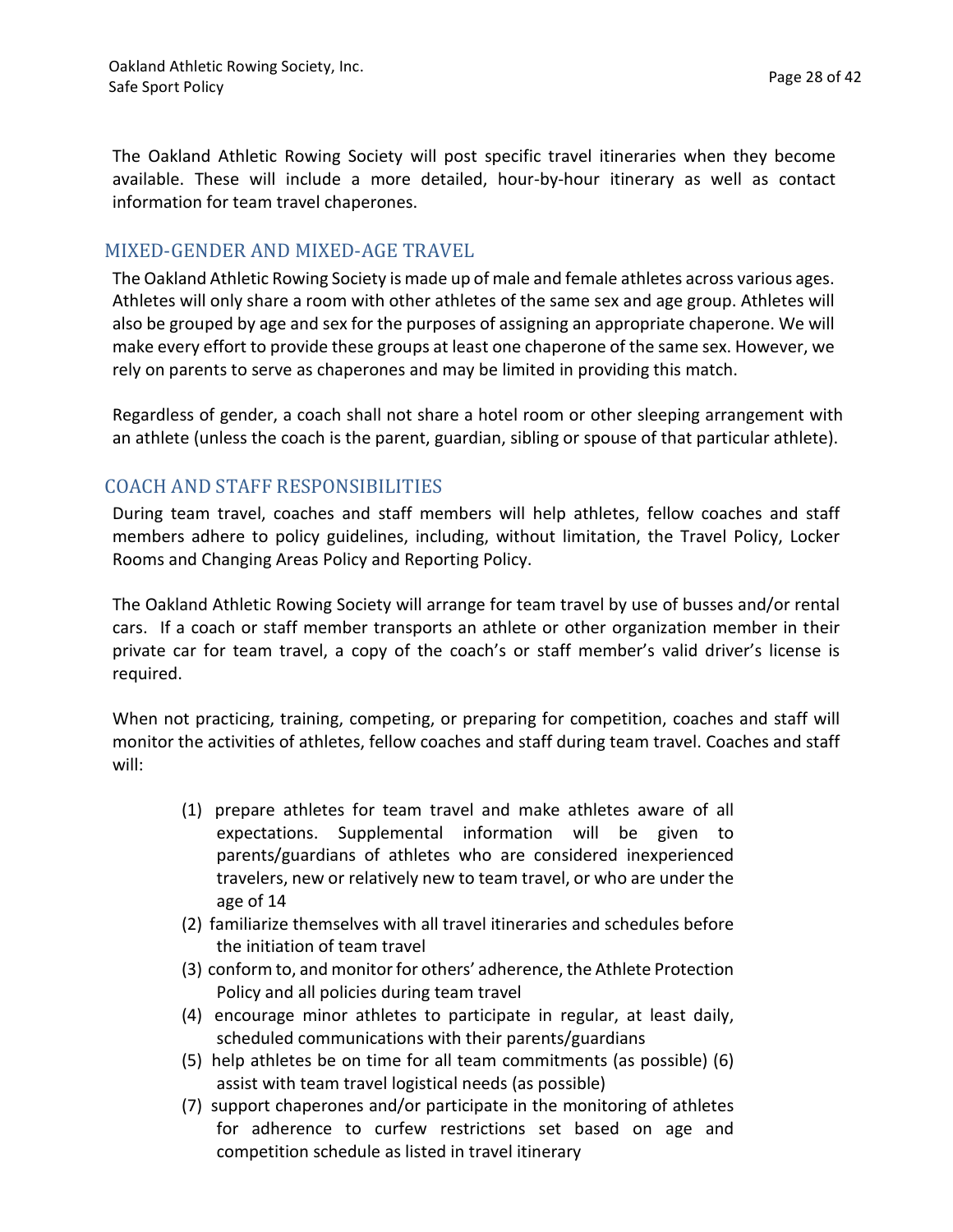- (8) ensure athletes are complying with hotel room restrictions based on gender or age bracket requirements
- (9) make certain that athletes are not alone in a hotel room with any adult apart from a family member; this includes coaches, staff and chaperones
- (10) not use drugs or alcohol in the presence of minors or be under the influence of alcohol or drugs while performing their coaching duties
- (11) immediately report any concerns about physical or sexual abuse, misconduct, or policy violations
- $(12)$  notify parents before taking any disciplinary action against a minor athlete if the athlete is traveling without his or her parents.

#### CHAPERONE RESPONSIBILITIES

Chaperones accompany team travel to ensure that the athletes, coaches, staff, and volunteers adhere to the Oakland Athletic Rowing Society's policy guidelines. While these include the travel policy, it also includes all other relevant policies contained in the Oakland Athletic Rowing Society's Participant Safety Handbook.

If a chaperone has not undergone a criminal background check and the Oakland Athletic Rowing Society's awareness training, the chaperone will not be permitted to have any one-on-one interactions with athletes or other youth participants. If a chaperone has undergone a criminal background check and awareness training, he or she may have appropriate one-on-one interactions as outlined in the Oakland Athletic Rowing Society's Safe Sport Policy.

If a chaperone will be operating a private or rental car for team travel, a copy of the chaperone's valid driver's license is required.

Chaperones will monitor the activities of all coaches, staff members, volunteers and athletes during team travel. Specifically, chaperones will:

- (1) familiarize themselves with all travel itineraries and schedules before team travel
- (2) monitor for adherences to the Oakland Athletic Rowing Society policies during team travel
- (3) encourage minor athletes to participate in regular, at least daily, scheduled communications with their parents/guardians
- (4) help athletes be on time for all team commitments (as possible)
- (5) assist coaches, staff and other volunteers with team travel logistical needs (as possible)
- (6) monitor athletes for adherence to curfew restrictions set based on age and competition schedule as listed in travel itinerary
- (7) ensure athletes comply with hotel room restrictions based on gender or age bracket requirements
- (8) not use drugs or alcohol in the presence of minors or be under the influence of alcohol or drugs while performing their chaperone duties
- (9) make certain that athletes are not alone in a hotel room with any adult apart from a family member; this includes coaches, staff and chaperones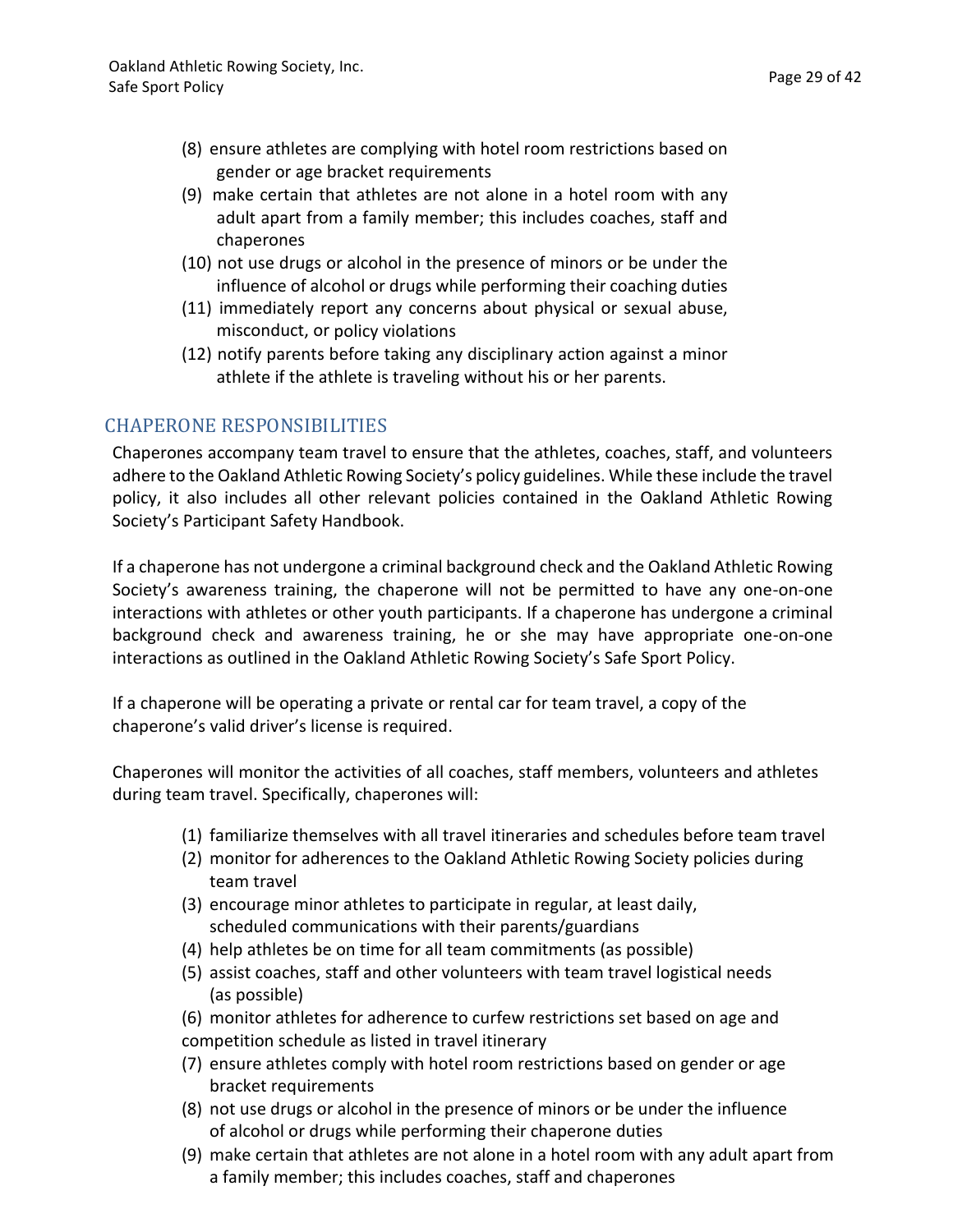(10) immediately report any concerns about sexual and physical abuse, misconduct or policy violations to an Oakland Athletic Rowing Society administrator or a member of the Oakland Athletic Rowing Society's Coaches Liaison Committee.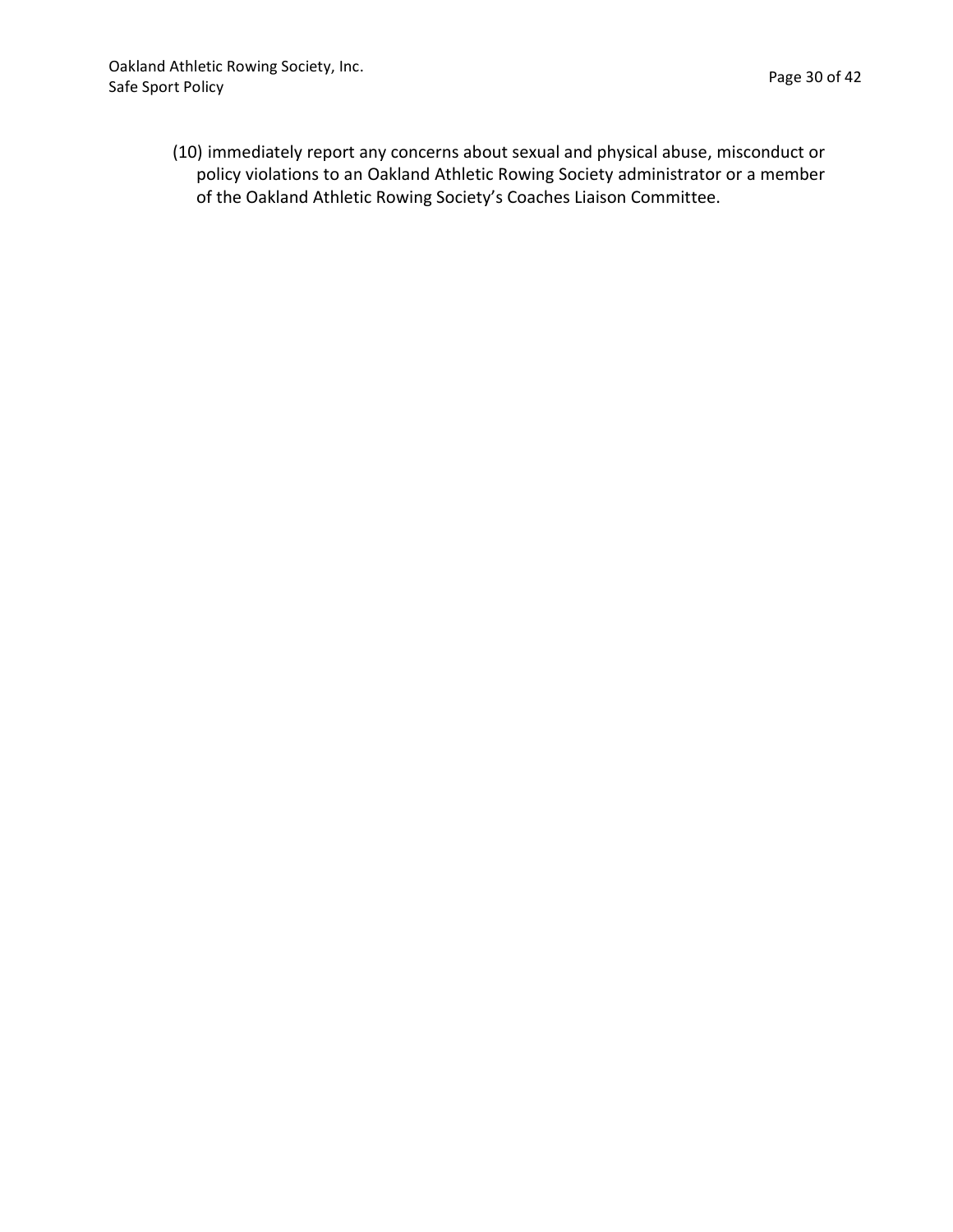## REPORTING POLICY

#### REPORTING POLICY

Every Oakland Athletic Rowing Society staff member and/or volunteer must report:

- (1) violations of the Participant Safety Handbook,
- (2) misconduct as defined in the Oakland Athletic Rowing Society's Athlete Protection Policy, and
- (3) suspicions or allegations of child physical or sexual abuse.

As a matter of policy, the Oakland Athletic Rowing Society does not investigate suspicions or allegations of child physical or sexual abuse or attempt to evaluate the credibility or validity of such allegations as a condition for reporting to the appropriate law enforcement authorities.

#### **Reporting Child Physical or Sexual Abuse**

#### **Child Physical or Sexual Abuse**

Staff members and/or volunteers at the Oakland Athletic Rowing Society are required to report suspicions or allegations of child sexual abuse by a colleague or co-worker, to:

- (1) their immediate supervisor,
- (2) the Oakland Athletic Rowing Society Executive Director,
- (3) a member of the Oakland Athletic Rowing Society's Coaches Liaison Committee and,
- (4) where applicable, appropriate law enforcement authorities.
	- Alameda County Social Services Child Abuse Hotline at (510) 259-1800.
	- Oakland Police Criminal Investigation Division (510) 238-3744

#### **Grooming**

Because sexual abusers "groom" children for abuse  $-$  the process used by offenders to select a child, to win the child's trust (and the trust of the child's parent or guardian), to manipulate the child into sexual activity and to keep the child from disclosing abuse  $-$  it is possible that a staff member and/or volunteer may witness behavior intended to groom a child for sexual abuse. All questions or concerns related to inappropriate, suspicious or suspected grooming behavior should be directed to an immediate supervisor, the Oakland Athletic Rowing Society Executive Director or a member of the Oakland Athletic Rowing Society's Coaches Liaison Committee.

#### **Peer-to-Peer Sexual Abuse**

Approximately 1/3 of all child sexual abuse occurs at the hands of other children and the obligation to report extends to peer-to-peer child sexual abuse. Whether or not a sexual interaction between children constitutes child sexual abuse turns on the existence of an aggressor, the age difference between the children, and/or whether there is an imbalance of power or intellectual capabilities. **If you have any concerns that an interaction between**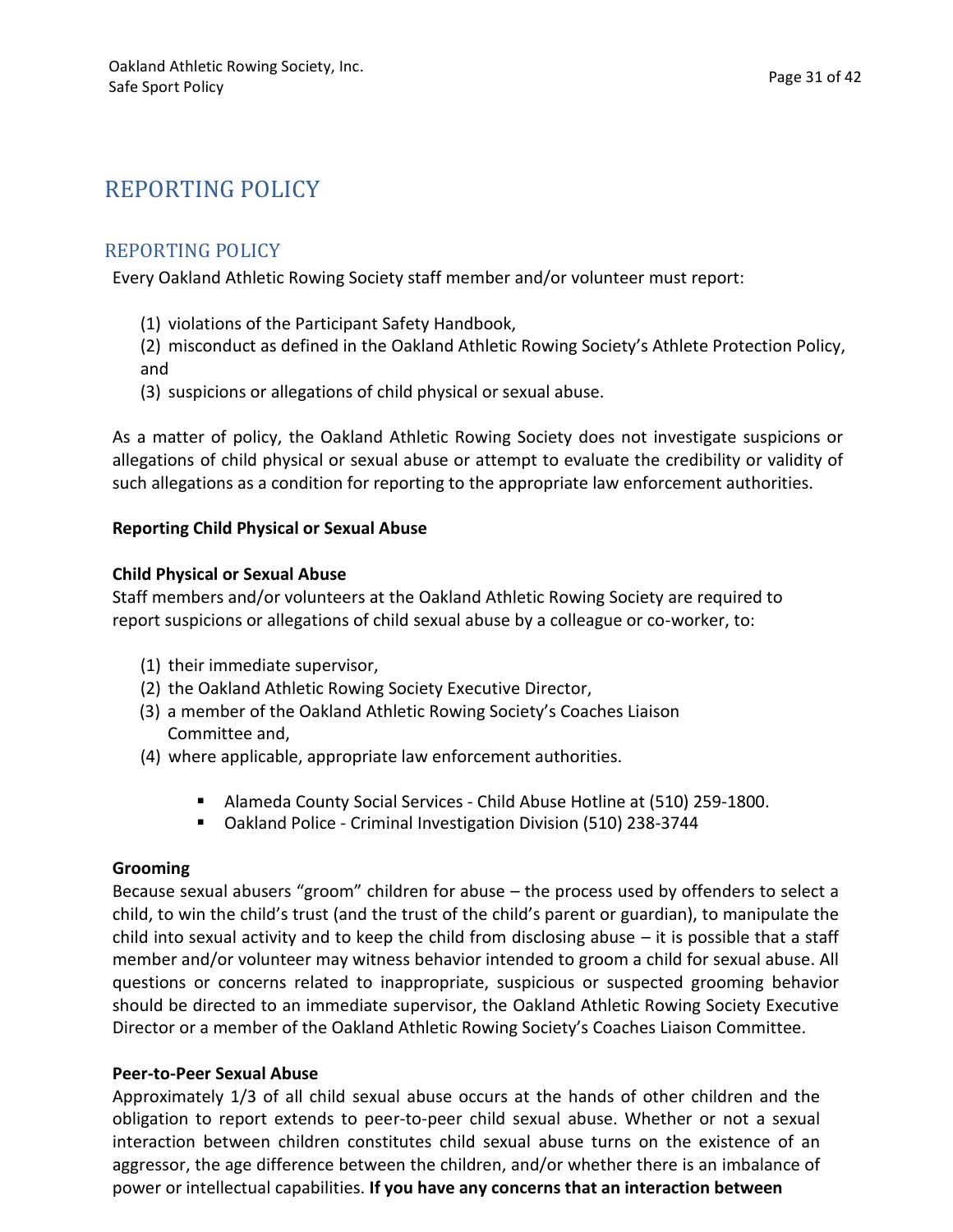**children may constitute sexual abuse, report it to the appropriate law enforcement authorities and the Oakland Athletic Rowing Society Executive Director or a member of the Oakland Athletic Rowing Society's Coaches Liaison Committee immediately.**

#### **Reporting Misconduct and Policy Violations**

If any staff member and/or volunteer receives an allegation or observes misconduct or other inappropriate behavior, such as grooming, that is not reportable to the appropriate law enforcement authorities, it is the responsibility of each staff member and/or volunteer to report their observations to:

- (1) their immediate supervisor,
- (2) the Oakland Athletic Rowing Society Executive Director,
- (3) a member of the Oakland Athletic Rowing Society's Coaches Liaison Committee.

The Oakland Athletic Rowing Society also encourages member parents, athletes and other sport participants to communicate violations of the Oakland Athletic Rowing Society's Participant Safety Handbook and/or allegations and suspicions of child physical and sexual abuse to the Oakland Athletic Rowing Society Executive Director or a member of the Oakland Athletic Rowing Society's Coaches Liaison Committee. Where applicable, parents may also report to the appropriate law enforcement authorities.

#### REPORTING PROCEDURE

#### **To Whom to Report**

Staff members and volunteers may report to any supervisor, the Oakland Athletic Rowing Society Executive Director or a member of the Oakland Athletic Rowing Society's Coaches Liaison Committee with whom they are comfortable sharing their concerns.

A staff member and/or volunteer may, and in many cases must, report any allegation of child physical or sexual abuse to relevant law enforcement authorities.

#### **How to Report**

The Oakland Athletic Rowing Society will take a report in the way that is most comfortable for the person initiating a report including an anonymous, in-person, verbal or written report. Regardless of how you choose to report, it is helpful to the Oakland Athletic Rowing Society for individuals to provide, at a minimum,  $(1)$  the name of the complainant $(s)$ ;  $(2)$  the type of misconduct alleged and the name(s) of the individual(s) alleged to have committed the misconduct.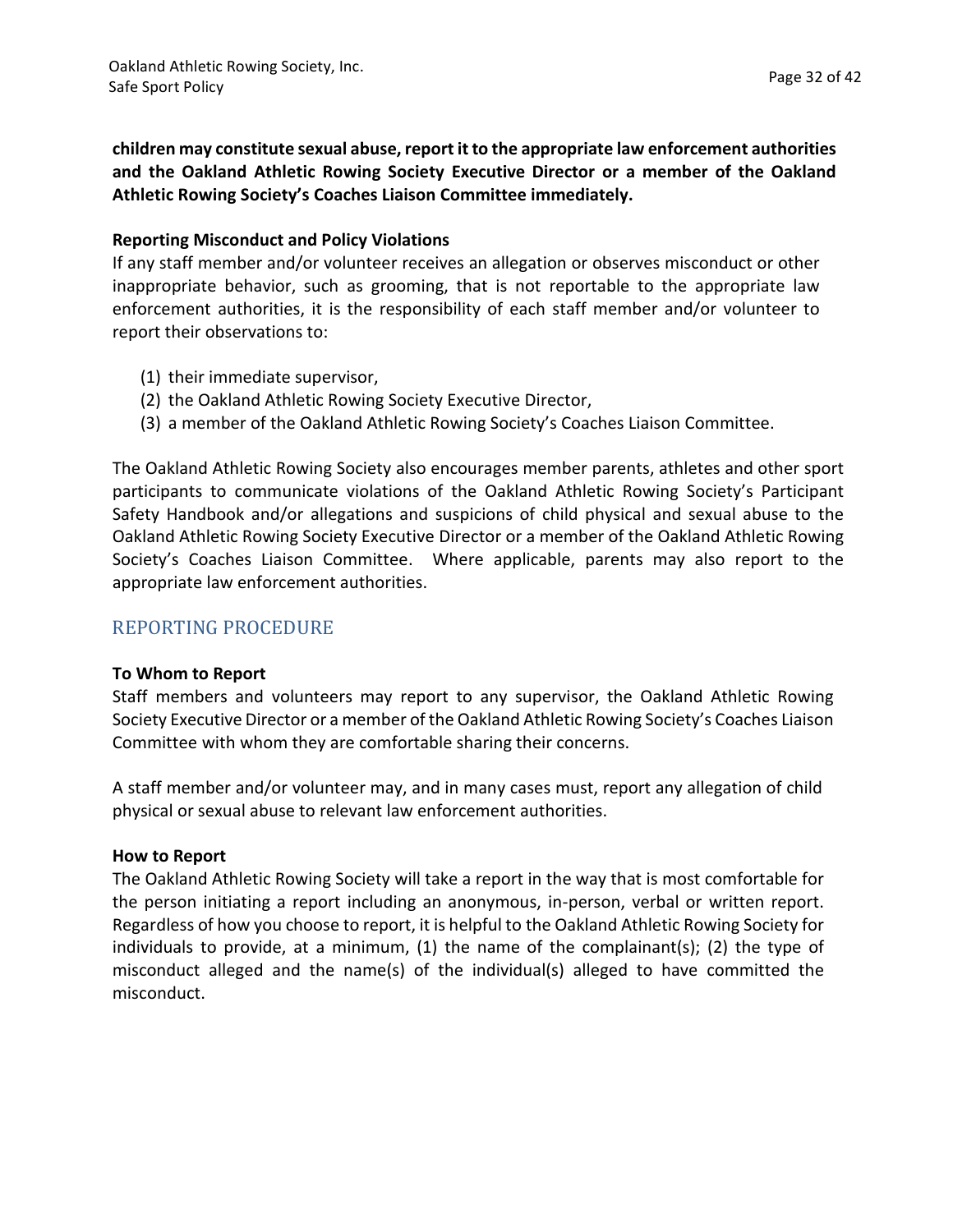#### **Reporting Form**

Individuals reporting child physical or sexual abuse or other misconduct may complete an Incident Report Form. Information on this form will include:

- (1) the name(s) of the complainant(s) (2) the type of misconduct alleged
- $(3)$  the name(s) of the individual(s) alleged to have committed the misconduct
- (4) the approximate dates the misconduct was committed
- (5) the names of other individuals who might have information regarding the alleged misconduct
- (6) a summary statement of the reasons to believe that misconduct has occurred

The Oakland Athletic Rowing Society will withhold the complainant's name on request, to the extent permitted by law.

A copy of the Oakland Athletic Rowing Society's Reporting Form can be found on our website.

#### CONFIDENTIALITY, ANONYMOUS REPORTING AND BAD-FAITH ALLEGATIONS

#### **Confidentiality**

To the extent permitted by law, and as appropriate, the Oakland Athletic Rowing Society will keep confidential the complainant's name on request, not make public the names of potential victims, the accused perpetrator or the people who made a report of child physical and sexual abuse to the authorities.

#### **Anonymous Reporting**

The Oakland Athletic Rowing Society recognizes it can be difficult for an athlete, teammate, friend or family member to report an allegation of misconduct and strives to remove as many **barriers to reporting as possible. Anonymous reports may be made without the formality of completing an Incident Report Form**:

- by completing the Reporting Form without including their name
- by expressing concerns verbally to the Oakland Athletic Rowing Society Executive Director or a member of the Oakland Athletic Rowing Society's Coaches Liaison Committee
- through email, texts or notes left for the Oakland Athletic Rowing Society Executive Director or a member of the Oakland Athletic Rowing Society's Coaches Liaison Committee.

However, anonymous reporting may make it difficult for the Oakland Athletic Rowing Society to investigate or properly address allegations.

All suspicions of child physical or sexual abuse will be reported to the appropriate law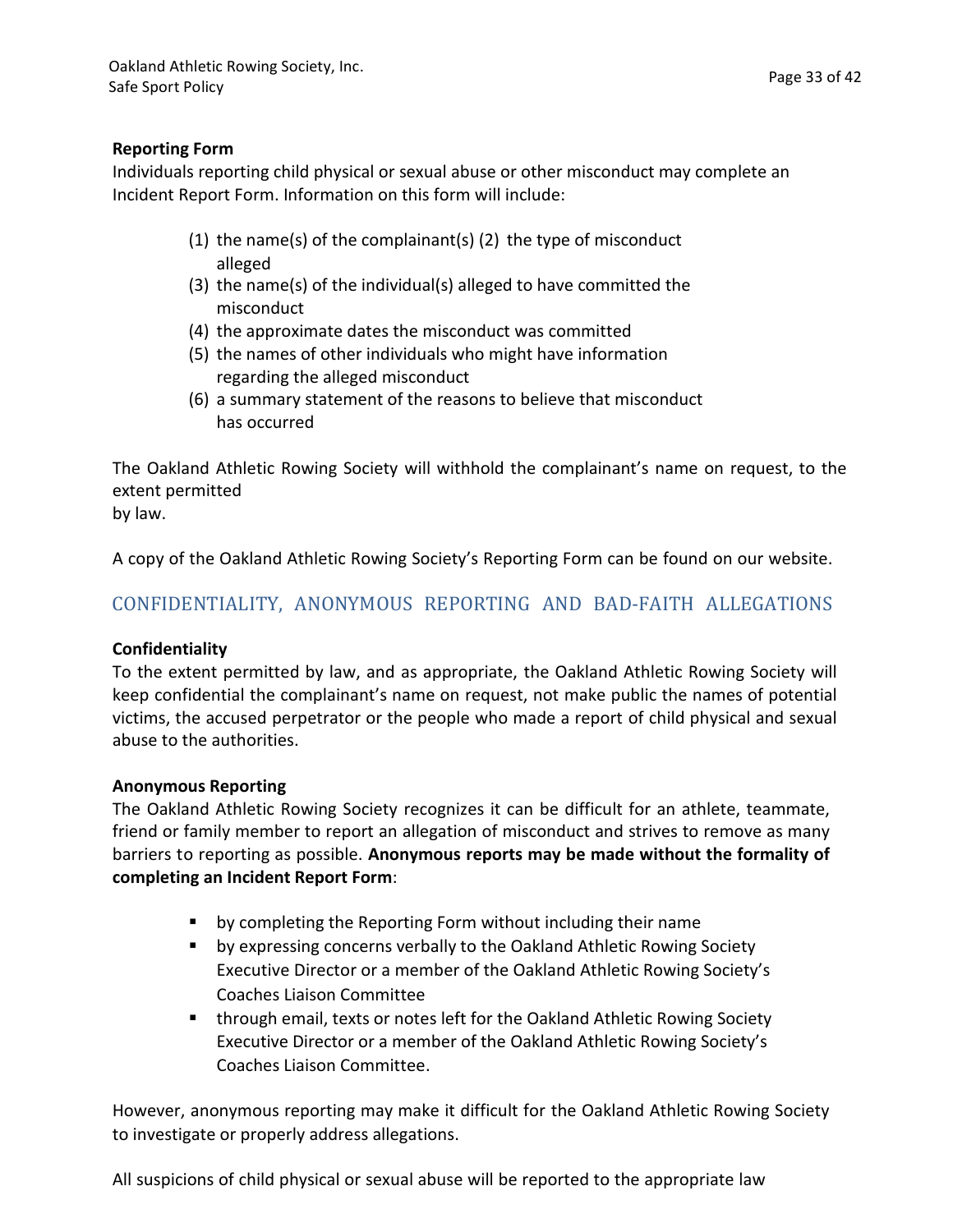Oakland Athletic Rowing Society, Inc. Safe Sport Policy

enforcement authorities.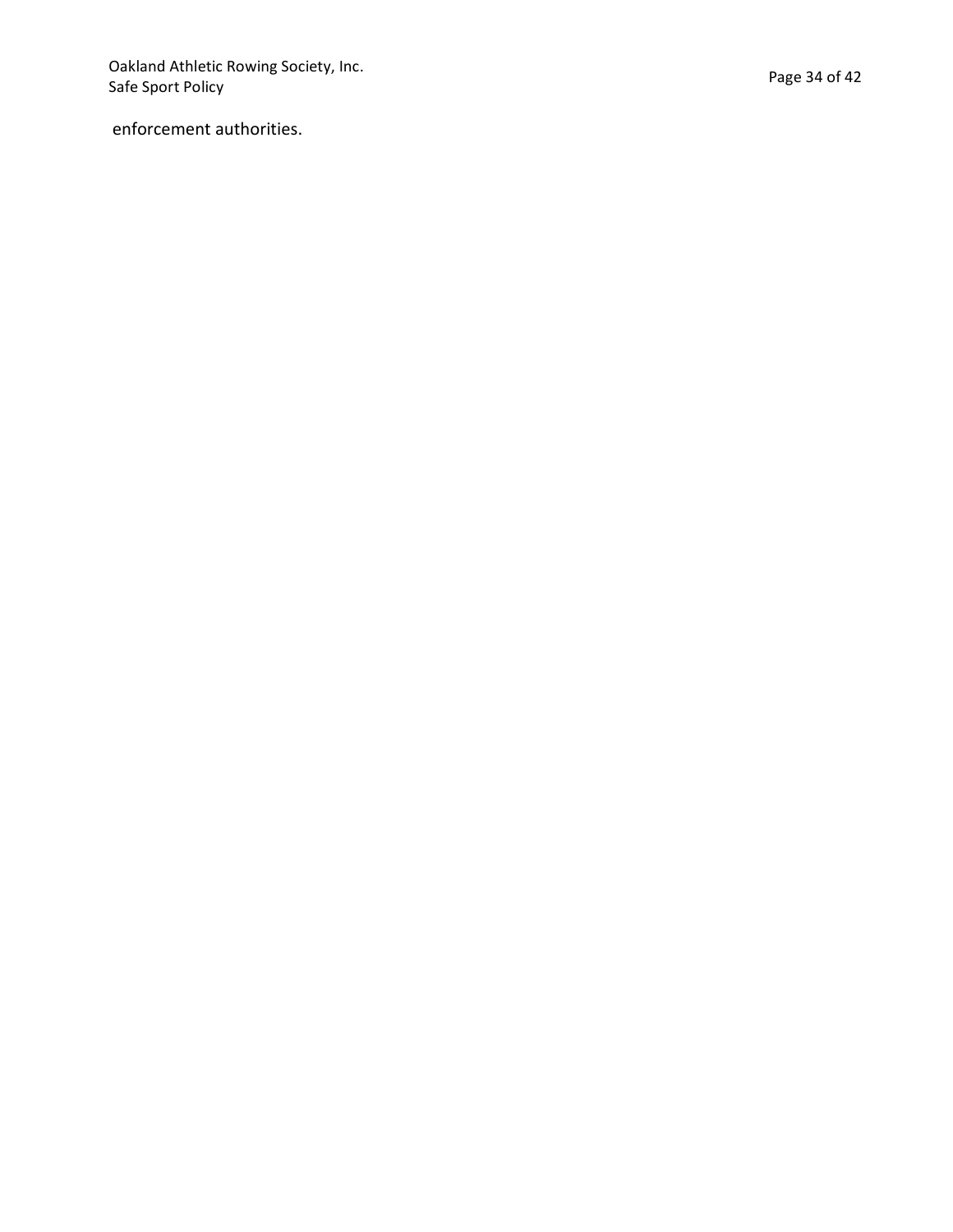#### **"Whistleblower" Protection**

Regardless of outcome, the Oakland Athletic Rowing Society will support the complainant(s) and his or her right to express concerns in good faith. The Oakland Athletic Rowing Society will not encourage, allow or tolerate attempts from any individual to retaliate, punish, allow or in any way harm any individual(s)

who reports a concern in good faith. Such actions against a complainant will be considered a violation of our Participant Safety Handbook and grounds for disciplinary action.

#### **Bad-Faith Allegations**

A report of abuse, misconduct or policy violations that is malicious, frivolous or made in bad faith is prohibited. Such reports will be considered a violation of our Participant Safety Handbook and grounds for disciplinary action. Depending on the nature of the allegation, a person making a malicious, frivolous or bad-faith report may also be subject to civil or criminal proceedings.

#### HOW REPORTS ARE HANDLED

#### **Suspicions or Allegations of Child Physical or Sexual Abuse**

#### **Reporting to Law Enforcement and/or Child Protective Services**

An independent investigation can harm youth and/or interfere with the legal investigative process. The Oakland Athletic Rowing Society, its staff members and/or volunteers **do not attempt to evaluate the credibility or validity of child physical or sexual abuse as a condition for reporting to appropriate law enforcement authorities**. As necessary, however, the Oakland Athletic Rowing Society may ask a few clarifying questions of the minor or person making the report to adequately report the suspicion or allegation to law enforcement authorities.

For mandatory reporting laws, visit www.childwelfare.gov and www.alamedasocialservices.org.

#### **Immediate Suspension or Termination**

When an allegation of child physical or sexual abuse is made against a staff member, youth and/or volunteer, the Oakland Athletic Rowing Society may immediately remove that individual from contact with any children in the program until the allegation has been investigated by an official agency. As necessary, the Oakland Athletic Rowing Society may suspend or change the assignment of a staff member and/or volunteer.

In those cases where the Ted Stevens Act may apply, the accused individual will be offered a hearing. A hearing under the Ted Stevens Act will not necessarily affect the Oakland Athletic Rowing Society's ability to immediately suspend or terminate the accused individual from employment or performing services for organization.

A staff member or volunteer's failure to report to a supervisor, the Oakland Athletic Rowing Society Executive Director or a member of the Oakland Athletic Rowing Society's Coaches Liaison Committee is a violation of this policy and grounds for termination of staff member and/or dismissal of a volunteer.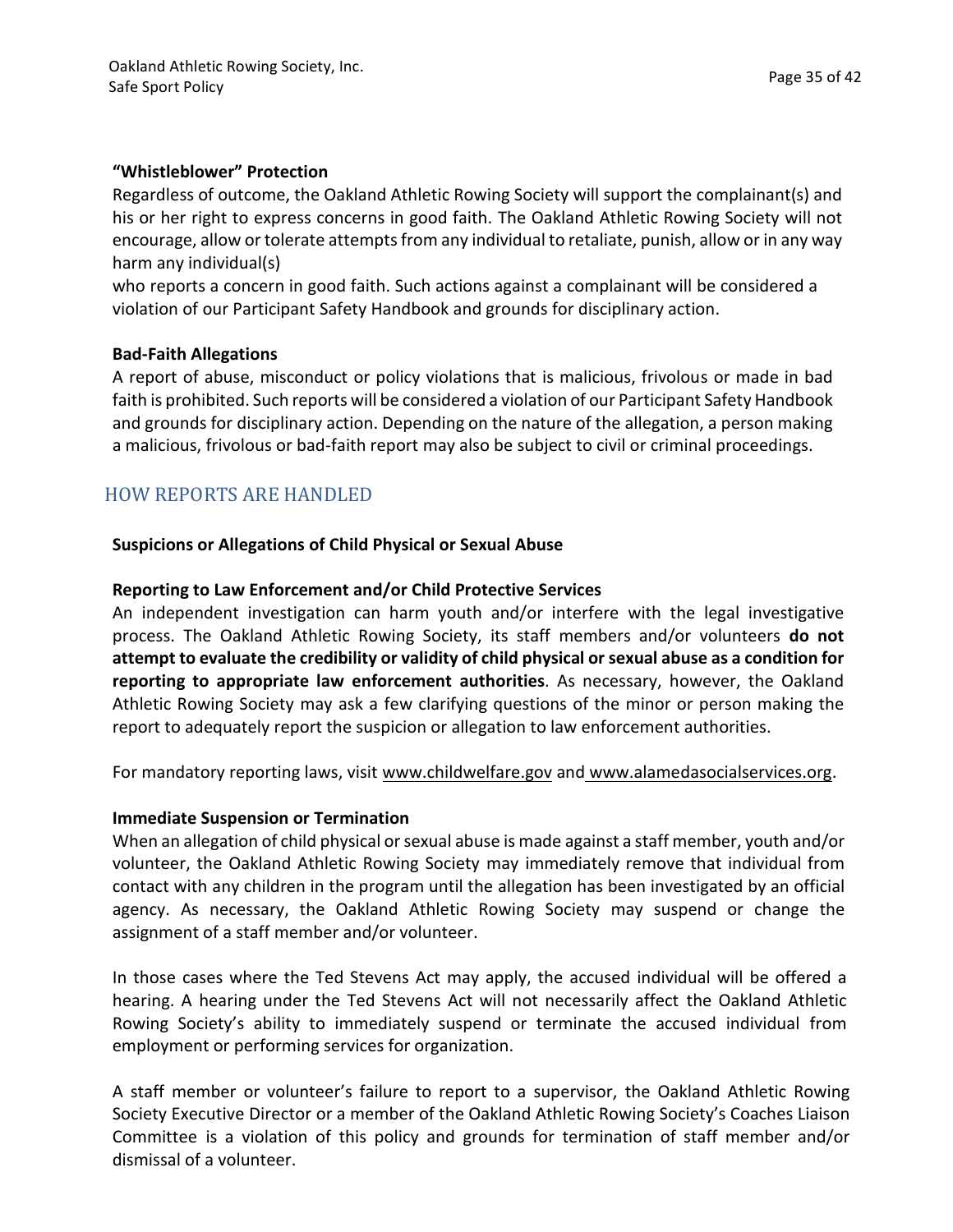#### **Misconduct and Policy Violations**

The Oakland Athletic Rowing Society addresses internally alleged policy violations and misconduct – bullying, harassment, hazing, emotional, physical and sexual – that are not reportable under relevant state or federal law. Staff members and/or volunteer must report policy violations and misconduct to an immediate supervisor, the Oakland Athletic Rowing Society Executive Director or a member of the Oakland Athletic Rowing Society's Coaches Liaison Committee.

The Oakland Athletic Rowing Society may also investigate allegations of child physical or sexual abuse that are reportable, if such investigation does not interfere with any ongoing criminal investigation or prosecution for abuse. Such allegations may include:

- Emotional abuse
- Abuse reported outside the relevant statutes of limitation
- **E** Allegations of abuse that were reported to authorities, but: (a) legal authorities did not press criminal charges; (b) criminal charges were filed, but not pursued to trial; or (c) the alleged offender was acquitted at trial

#### **NOTIFICATION**

Following The Oakland Athletic Rowing Society's notice of a credible allegation that results in the removal of an employee, coach or other volunteer, the Oakland Athletic Rowing Society may consider the circumstances in which it will notify other parents of athletes with whom the accused individual may have had contact. In the Oakland Athletic Rowing Society's discretion, as appropriate, and after consultation with counsel, the Oakland Athletic Rowing Society may notify its staff members, contractors, volunteers, parents, and/or athletes of any allegation of child physical or sexual abuse or other criminal behavior that (1) law enforcement authorities are actively investigating; or (2) that the Oakland Athletic Rowing Society is investigating internally. Advising others of an allegation may lead to additional reports of child physical or sexual abuse and other misconduct.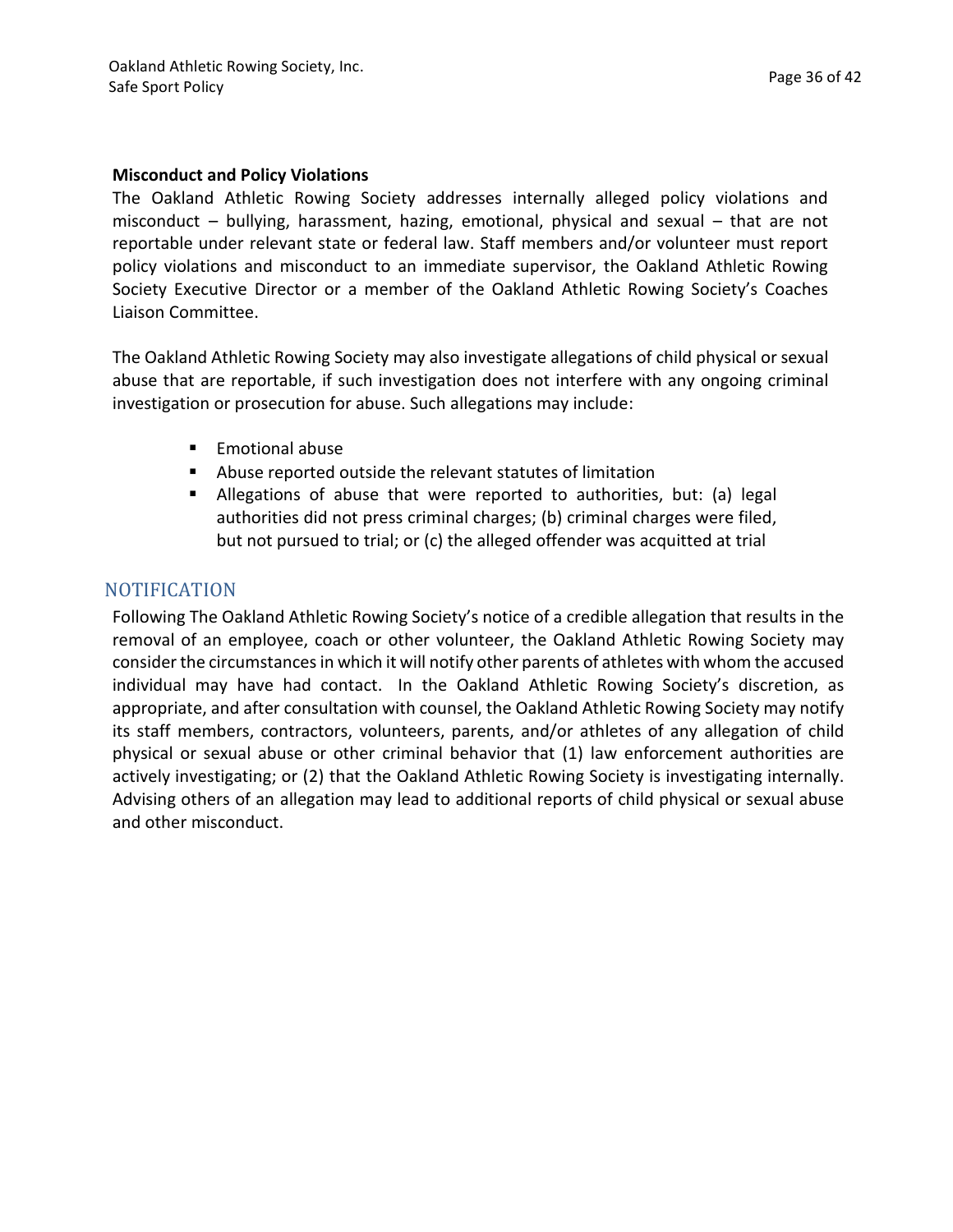## DISCIPLINARY RULES AND PROCEDURE

While the Oakland Athletic Rowing Society endeavors to provide support and guidance to participants on a day- to-day basis, it is also important for the Oakland Athletic Rowing Society to have a formal procedure for disciplinary action to address alleged violations of its policies and other inappropriate behaviors, which is consistent with the Oakland Athletic Rowing Society's Bylaws and Constitution.

#### APPLICATION

This Policy is used to address the following allegations against staff members, athletes, participants and/or volunteers:

- Violations of the Oakland Athletic Rowing Society's policies; and/or
- Child abuse (emotional, physical or sexual) that does not involve an ongoing legal investigation or criminal prosecution.

The Oakland Athletic Rowing Society will not investigate an allegation of child physical or sexual abuse if it undermines or interferes with a pending legal investigation or criminal prosecution.

#### DISCIPLINARY RULES

The Oakland Athletic Rowing Society recognizes that there are varying levels of misconduct. For example, physical and sexual misconduct are serious violations that may result in immediate dismissal. In contrast, a youth participant who tells a single sexually risqué joke constitutes less serious misconduct and depending on the circumstances, might be dealt with more appropriately through dialogue and a verbal warning. In all cases, the Oakland Athletic Rowing Society's disciplinary procedures and actions will be proportionate, reasonable and applied fairly and equally.

#### DISCIPLINARY PROCEDURE

On receipt of an allegation, the Oakland Athletic Rowing Society will determine in its discretion the appropriate steps to address the conduct based on several factors, including (i) the age of the complainant or victim, (ii) the age of the accused and (iii) the nature, scope, and extent of the allegations.

The Oakland Athletic Rowing Society will address allegations against a staff member and/or volunteer under its

Employment Policies and Procedures, Bylaws and Constitution.

The Oakland Athletic Rowing Society's disciplinary response will depend on the nature and seriousness of the incident and in extreme cases, misconduct will result in immediate summary dismissal, provided that the accused individual shall be advised of their right to a hearing. If the accused individual is a minor, the Oakland Athletic Rowing Society will contact his or her parents or guardians.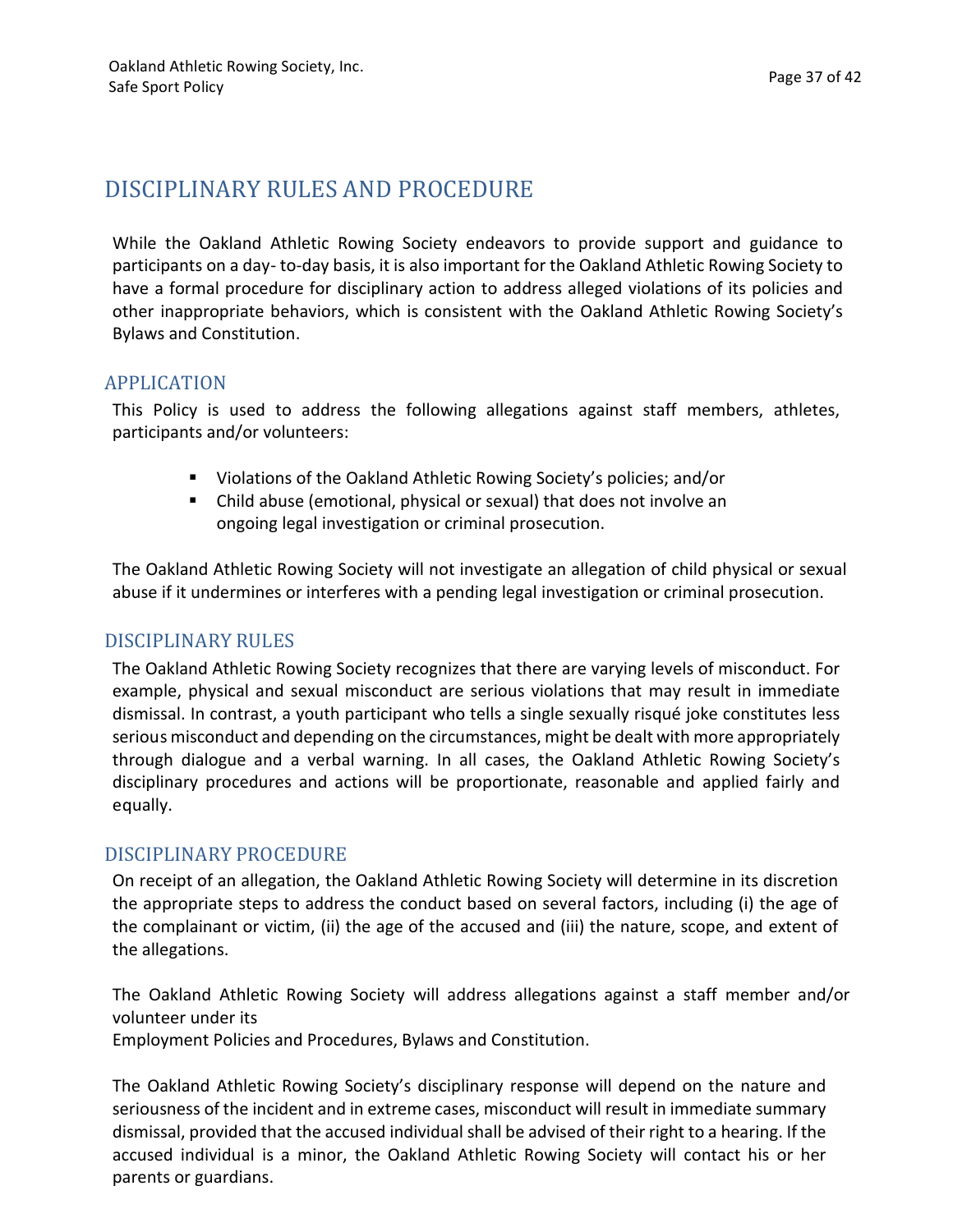#### DISCIPLINARY ACTION

Sanctions for violations of the Participant Safety Handbook will be proportionate and reasonable under the circumstances. In addition to day-to-day guidance, the Oakland Athletic Rowing Society may take the following disciplinary actions, without limitation:

- Inform the individual's direct-line supervisor or, in the case of a youth
- participant, the youth's parent or guardian
- Provide the individual with guidance, redirection and instruction
- Temporary suspension from competition
- File a formal incident report
- Issue a verbal warning
- Issue a written and/or final written warning
- Implement a limited access agreement (e.g., limiting an individual's access to certain buildings or to youth)
- Provide informed supervision, where at least one staff member is informed of the allegation and is instructed to vigilantly supervise the accused participant or stakeholder in his or her interactions with the program and/or organization
- Engage in restorative practices, i.e., creation of a respectful and safe dialogue when a misunderstanding or harm has occurred
- Suspend or terminate employment or membership

#### ONGOING EMPLOYMENT AND/OR PARTICIPATION

On receipt of a credible and specific allegation of child abuse or other serious misconduct (e.g., physical and sexual abuse as defined in our Athlete Protection Policy), the Oakland Athletic Rowing Society may immediately suspend or terminate the accused individual to ensure participant safety.

#### COMPLAINANT PROTECTION

Regardless of outcome, the Oakland Athletic Rowing Society will support the complainant(s) and his or her right to express concerns in good faith. The Oakland Athletic Rowing Society will not encourage or tolerate attempts to retaliate, punish or in any way harm any individual(s) who  $r$ eport(s) a concern in good faith. Such actions will be grounds for disciplinary action.

#### BAD-FAITH ALLEGATIONS

Any individual who alleges misconduct under the Participant Safety Handbook that, upon review, is determined to be malicious, frivolous or made in bad faith will be a violation of our Participant Safety Handbook. Bad-faith allegations may also be subject to criminal or civil proceedings.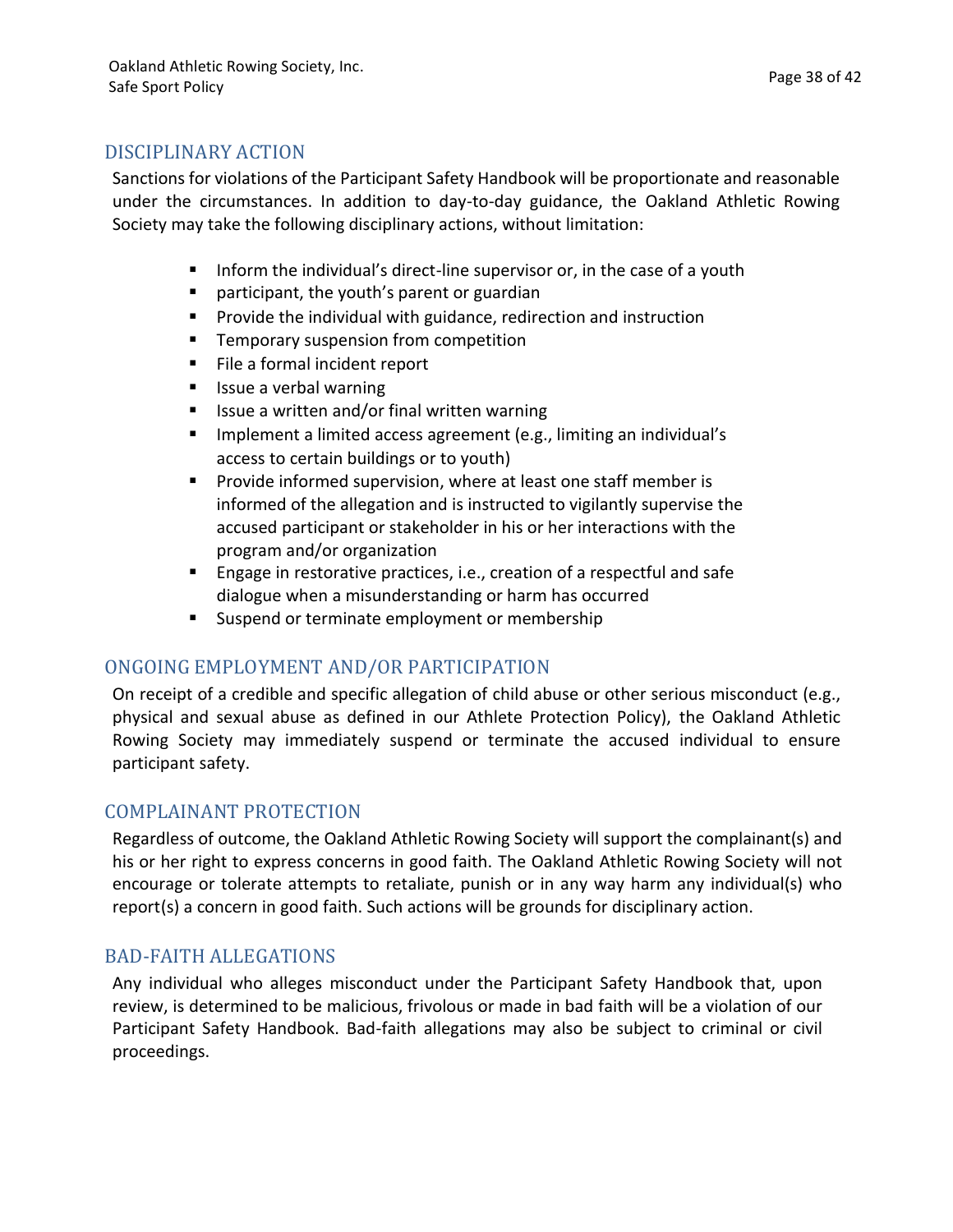## INVESTIGATION AND ADJUDICATION

#### for RESOLVING ALLEGATIONS UNDER THE TED STEVENS ACT

The Oakland Athletic Rowing Society utilizes this Investigation and Adjudication procedure to resolve those allegations that are governed by the Ted Stevens Act. A hearing under the Ted Stevens Act will not necessarily affect the Oakland Athletic Rowing Society's ability to immediately suspend or terminate an accused individual.

On receipt of:

- (1) an allegation of misconduct, as defined in the Oakland Athletic Rowing Society's Athlete Protection Policy, that does not involve child physical or sexual abuse
- (2) an adverse employment determination by a local club for emotional, physical or sexual misconduct as set forth in USRowing's Athlete Protection Policy

The Oakland Athletic Rowing Society shall determine the appropriate steps to address the conduct based on several factors, including (i) the age of the complainant or victim, (ii) the age of the accused and (iii) the nature, scope and extent of the allegations. Such steps may include, without limitation:

- The collection of additional information from the individual in question, other individuals with potential knowledge or evidence of the incident or the accused individual
- Formal investigation and hearing
- Retention of legal counsel or investigation services to investigate and/or make a recommendation as to whether a violation of the relevant policy has occurred and/or a recommendation as to the appropriate sanction

Where serious allegations of misconduct are at issue (e.g., physical and sexual misconduct as defined in our Athlete Protection Policy), the Oakland Athletic Rowing Society may elect in its discretion to undertake a full investigation and hearing before determining the appropriate disciplinary action. **Thisinvestigation and/or hearing will in no way interfere with an ongoing criminal investigation or prosecution.**

#### SUSPENSION BEFORE FINAL RESOLUTION

If the reported complaint or employment/membership decision by a local member of the Oakland Athletic Rowing Society indicates that an individual's continued employment, membership or participation poses a risk of ongoing physical or emotional harm, the Oakland Athletic Rowing Society may wish to suspend the accused individual pending final resolution of the complaint to eliminate any danger to an athlete, sport participant or other individual. In such instances, the Oakland Athletic Rowing Society will provide the individual with notice and offer her/him an opportunity to contest the suspension.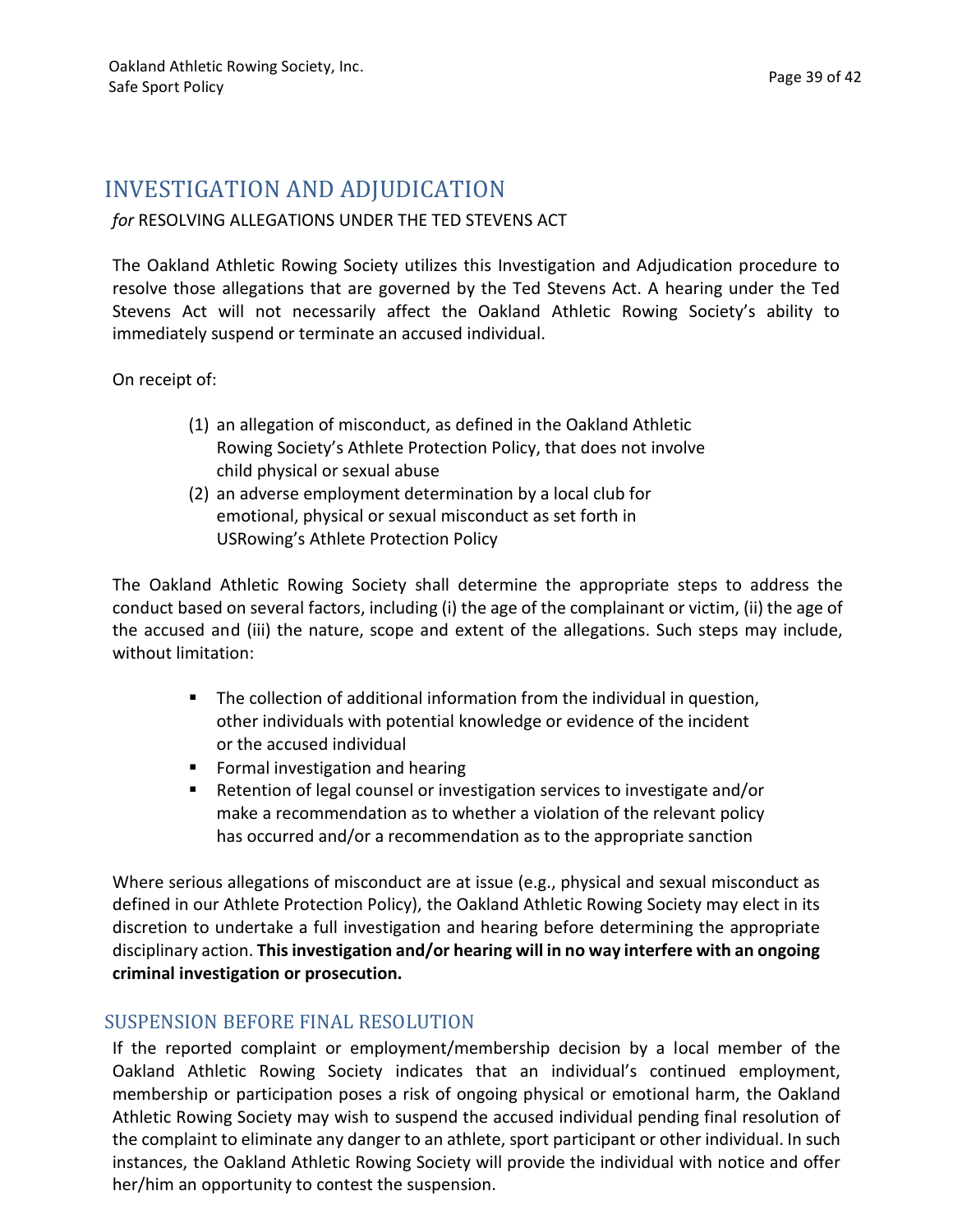The Oakland Athletic Rowing Society may suspend the accused individual where there is a reasonable belief that the individual has committed emotional, physical or sexual misconduct. Evidence which may be found sufficient to support a reasonable belief includes, at a minimum:

- the suspension or termination of employment or membership by one of
- USRowing's member clubs
- an Incident Report Form with specific and credible information
- **•** other legal documentation or report supporting a reasonable belief that the individual has committed emotional, physical or sexual misconduct, including
- $\blacksquare$  abuse of a child (e.g., a criminal indictment).

For the purposes of this Policy, a suspension from sport involvement shall mean that for the duration of the period of suspension, the accused individual may not participate in any capacity or in any role in the business, events, or activities of the Oakland Athletic Rowing Society.

Any suspension before final resolution may be appealed to the Oakland Athletic Rowing Society's Coaches Liaison Committee at the written request of the accused individual within 10 days of the suspension.

#### INVESTIGATION

As appropriate, and at its discretion, the Oakland Athletic Rowing Society may institute a formal investigation and hearing procedure to address serious allegations of misconduct (e.g., physical and sexual misconduct). However, the Oakland Athletic Rowing Society anticipates that an investigation and hearing will be undertaken to address only the most serious allegations and patterns of behavior that warrant significant sanctions. **Accordingly, the Oakland Athletic Rowing Society anticipates that this disciplinary procedure will be used rarely.**

If an investigation is conducted, the complainant, victim and accused individual shall have the right to:

- (1) Receive written notice of the report or complaint, including a statement of allegations
- (2) Present relevant information to the investigator(s)
- (3) Legal counsel, at his or her own expense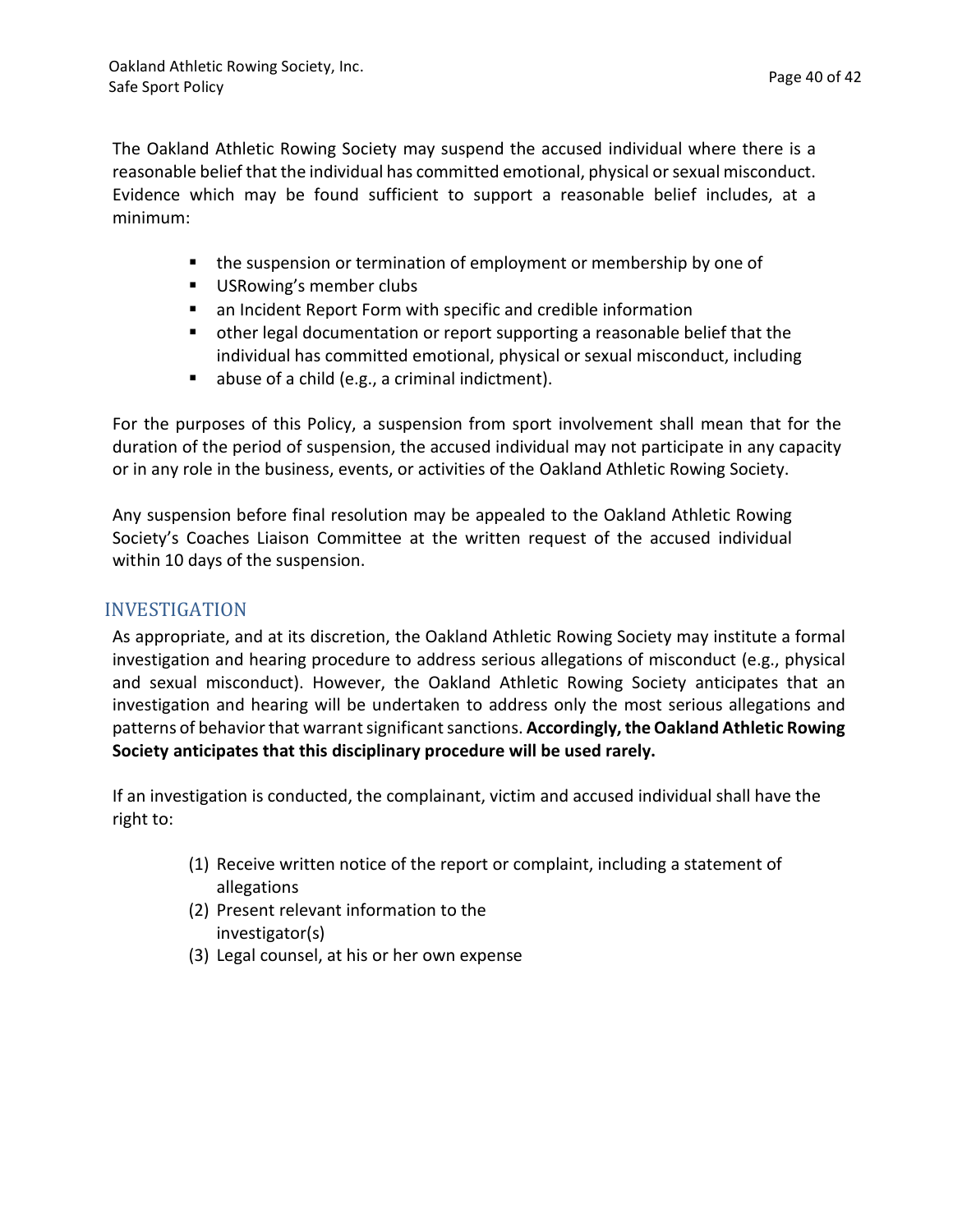#### HEARING

#### **Procedural Safeguards**

In every case where a hearing is warranted pursuant to this Policy, an adjudication shall be conducted that shall in all cases comply with the Oakland Athletic Rowing Society's bylaws. The adjudication shall further conform to the provisions and principles set out hereafter. However, deviations in one or more of the procedural safeguards are permitted, provided the following conditions are satisfied:

- (1) The individual is informed of the allegations and evidence brought against him or her
- (2) The individual is given a reasonable opportunity to respond to the allegations brought forward
- (3) The individual may be represented by legal counsel at his or her expense
- (4) The panel member(s) who make the determination are free of conflicts of interests and render an unbiased decision
- (5) There is a right to appeal the panel's decision

#### **Preliminary Determination**

On receipt of a disclosure and/or additional information made pursuant to this Policy, if the Incident Review Official is satisfied, in the exercise of his or her discretion, that there is a sufficient reasonable, reliable and persuasive evidence to support the complaint alleging emotional, physical or sexual misconduct, he or she shall notify the Review Panel.

#### **Notice**

The accused individual will be notified of a specific date and time to ensure that he or she is available for the hearing. Unless the Review Panel requires the individual to attend the hearing in person, the individual may appear by telephone conference call. The individual has the right to be represented by legal counsel at the hearing, provided that the counsel's participation may be subject to the reasonable hearing rules related to the conduct of the hearing.

#### **Timing**

The Review Panel shall have the authority to set timelines and other rules regarding the proceeding and the conduct of the hearing, as it deems necessary.

On request of the accused individual, and provided that it is necessary to expedite the proceeding to resolve a matter relating to scheduled training or competition, the Review Panel may render an expedited determination.

#### **Evidence**

At the hearing, the accused individual will be allowed to present any reasonable evidence or argument that he or she wishes the Panel to consider. The Panel may require or permit documentary evidence, such as the written report of any investigator or other fact-finder, before the hearing and that the names of any witnesses be disclosed before the hearing. The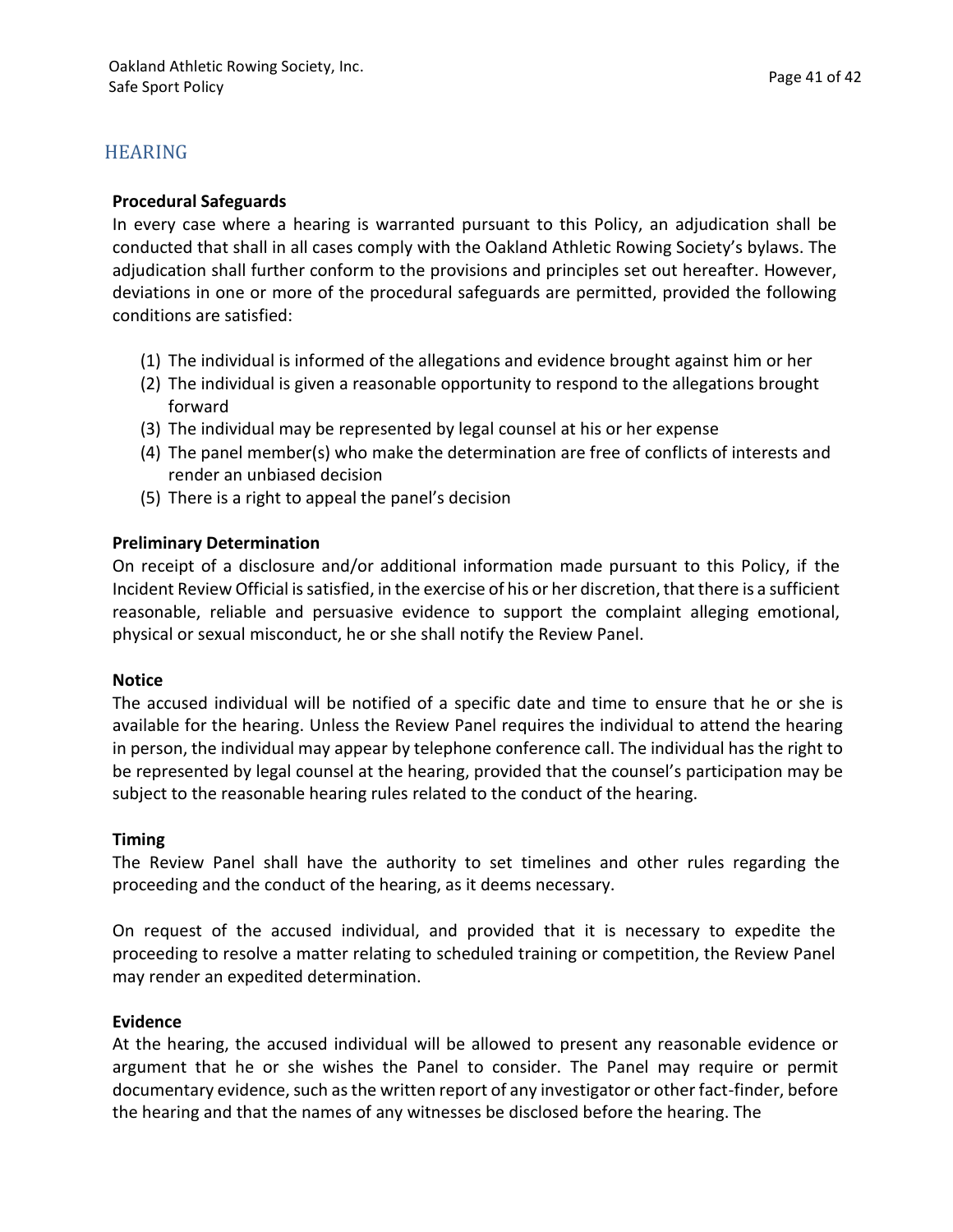Oakland Athletic Rowing Society, Inc. Safe Sport Policy Page 40 of 42

Panel may also consider a local club's employment determination as evidence to be considered.

If the complainant/alleged victim(s) is a minor, the investigator's or other fact-finder's report may substitute for the minor witness's direct testimony, provided that the accused had an opportunity to present and respond to relevant information collected during the investigation and before the report was transmitted to the Review Panel.

The Review Panel may proceed in the accused individual's absence if it cannot locate the individual or if the individual declines to attend the hearing.

#### **Findings and Sanctions**

The Panel has the discretion to impose sanctions on the individual if it finds based on a preponderance of the evidence that emotional, physical or sexual misconduct has occurred.

The Panel will communicate its finding to the individual. The Panel may impose sanctions on the individual in its findings.

Any sanctions imposed by the Panel against the individual must be proportionate and reasonable, relative to the content that is found to have occurred. The decision regarding the appropriate sanction shall be up to the panel deciding each complaint. In imposing a sanction, the Review Panel shall consider:

- (1) The legitimate interest of the Oakland Athletic Rowing Society in providing a safe environment for its participants
- (2) The seriousness of the offense or act
- (3) The age of the accused individual and alleged victim when the offense or act occurred
- (4) Any information produced by the accused individual, or produced on behalf of the individual, in regard to the individual's rehabilitation and good conduct
- (5) The effect on the Oakland Athletic Rowing Society's reputation
- (6) Whether the individual poses an ongoing concern for the safety of the Oakland Athletic Rowing Society's athletes and participants
- (7) Any other information, which in the determination of the Panel, bears on the appropriate sanction

Sanctions may range from a warning and a reprimand to suspension from sport involvement with the Oakland Athletic Rowing Society for a period of time. Suspensions from sport involvement with the Oakland Athletic Rowing Society may be temporary or permanent. The most severe sanction possible to impose will be permanent suspension from sport involvement and expulsion from the Oakland Athletic Rowing Society.

For the purposes of this Policy, a suspension from sport involvement shall mean that the individual may not participate in any capacity or in any role in the business, events or activities of the relevant organization or its affiliated members for the duration of the period of suspension.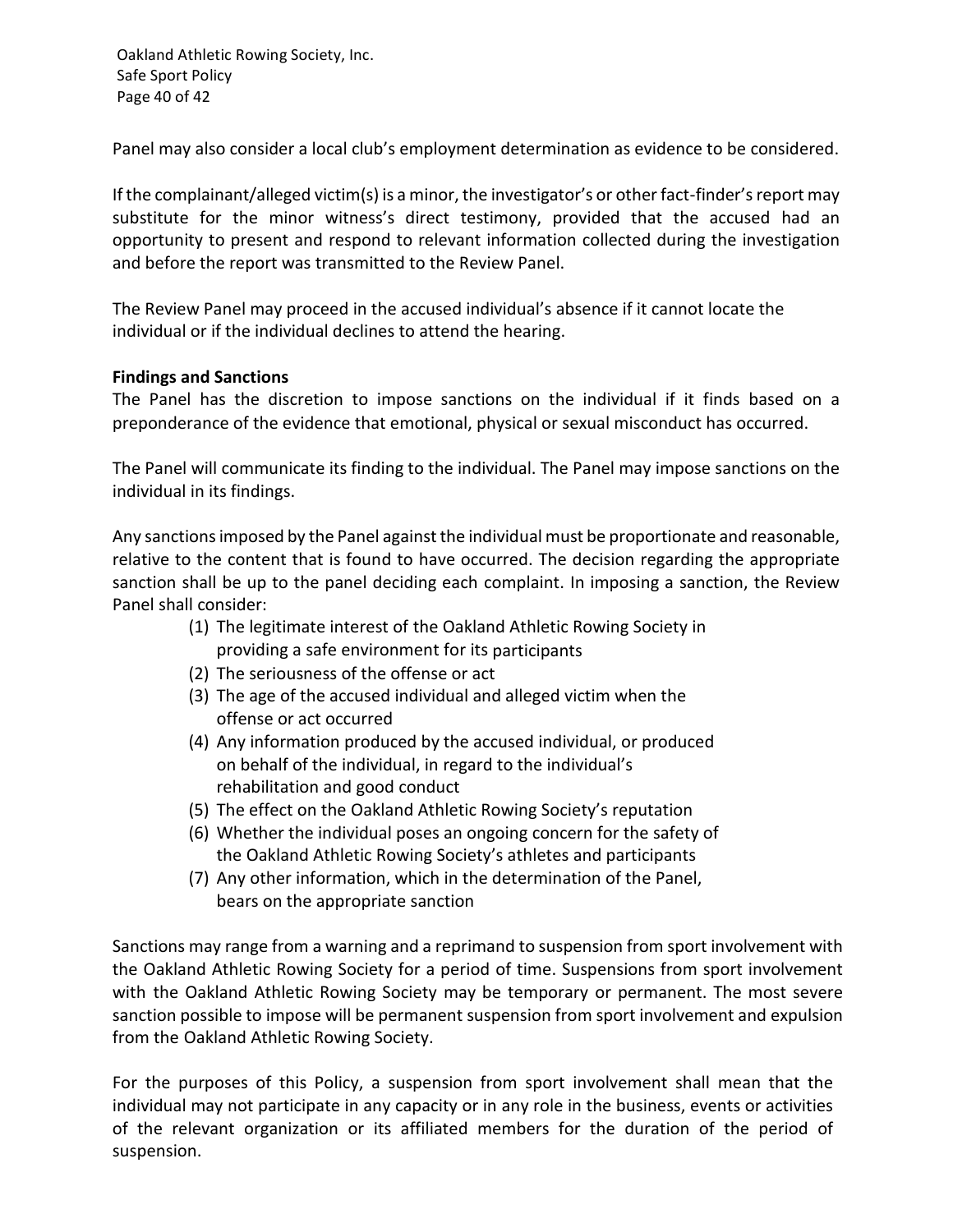Oakland Athletic Rowing Society, Inc. Safe Sport Policy Page 41 of 42

#### **Confidentiality**

The conduct of the hearing will be private. If the Panel determines that the individual has violated policy, it may publish its decision or a brief summary of its decision, unless the accused is a minor. However, if the individual appeals, the summary of the panel's decision will not be disclosed until an appellate decision has been made.

If the Panel determines the accused individual did not violate the relevant policy, the panel will publish a summary only at the individual's written request.